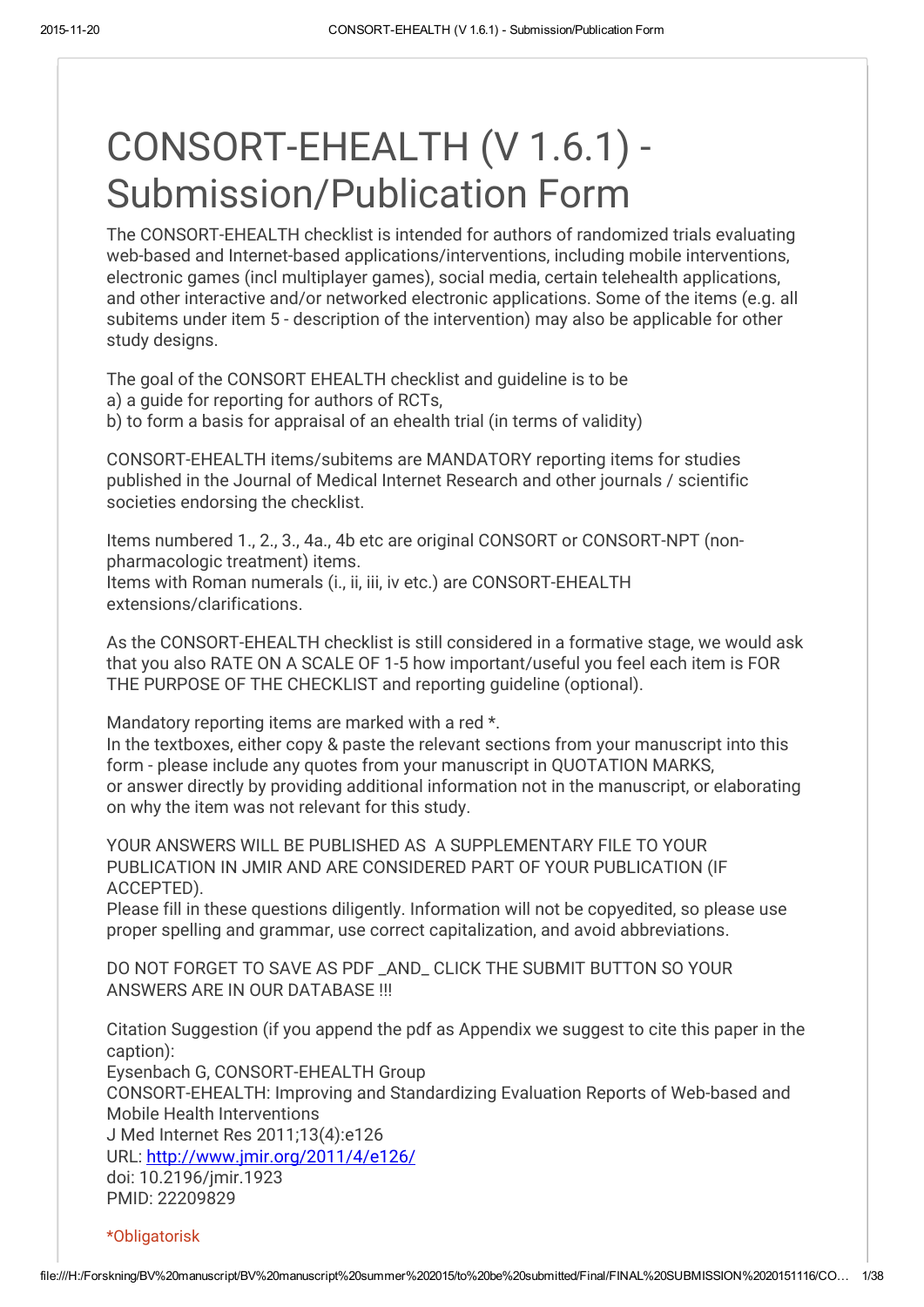Your name \*

First Last

Madeleine Solenhill

Primary Affiliation (short), City, Country \*

University of Toronto, Toronto, Canada

Karolinska Institutet, Stockhol

Your e-mail address \*

[abc@gmail.com](mailto:abc@gmail.com)

Madeleine.Solenhill@hh.se

Title of your manuscript \*

Provide the (draft) title of your manuscript.

The effects of tailored web-based feedback with or without telephone coaching on health improvements – a randomized workplace intervention among railway employees

### Article Preparation Status/Stage \*

At which stage in your article preparation are you currently (at the time you fill in this form)

- ◯ not submitted yet in early draft status
- not submitted yet in late draft status, just before submission
- $\bigcirc$  submitted to a journal but not reviewed yet
- $\bigcirc$  submitted to a journal and after receiving initial reviewer comments
- $\bigcirc$  submitted to a journal and accepted, but not published yet
- published
- Övrigt: will submit to JMIR after com

#### Journal \*

If you already know where you will submit this paper (or if it is already submitted), please provide the journal name (if it is not JMIR, provide the journal name under "other")

- $\bigcirc$  not submitted yet / unclear where I will submit this
- Journal of Medical Internet Research (JMIR)
- Övrigt:

#### Manuscript tracking number \*

If this is a JMIR submission, please provide the manuscript tracking number under "other" (The ms tracking number can be found in the submission acknowledgement email, or when you login as author in JMIR. If the paper is already published in JMIR, then the ms tracking number is the fourdigit number at the end of the DOI, to be found at the bottom of each published article in JMIR)

no ms number (yet) / not (yet) submitted to / published in JMIR

Övrigt: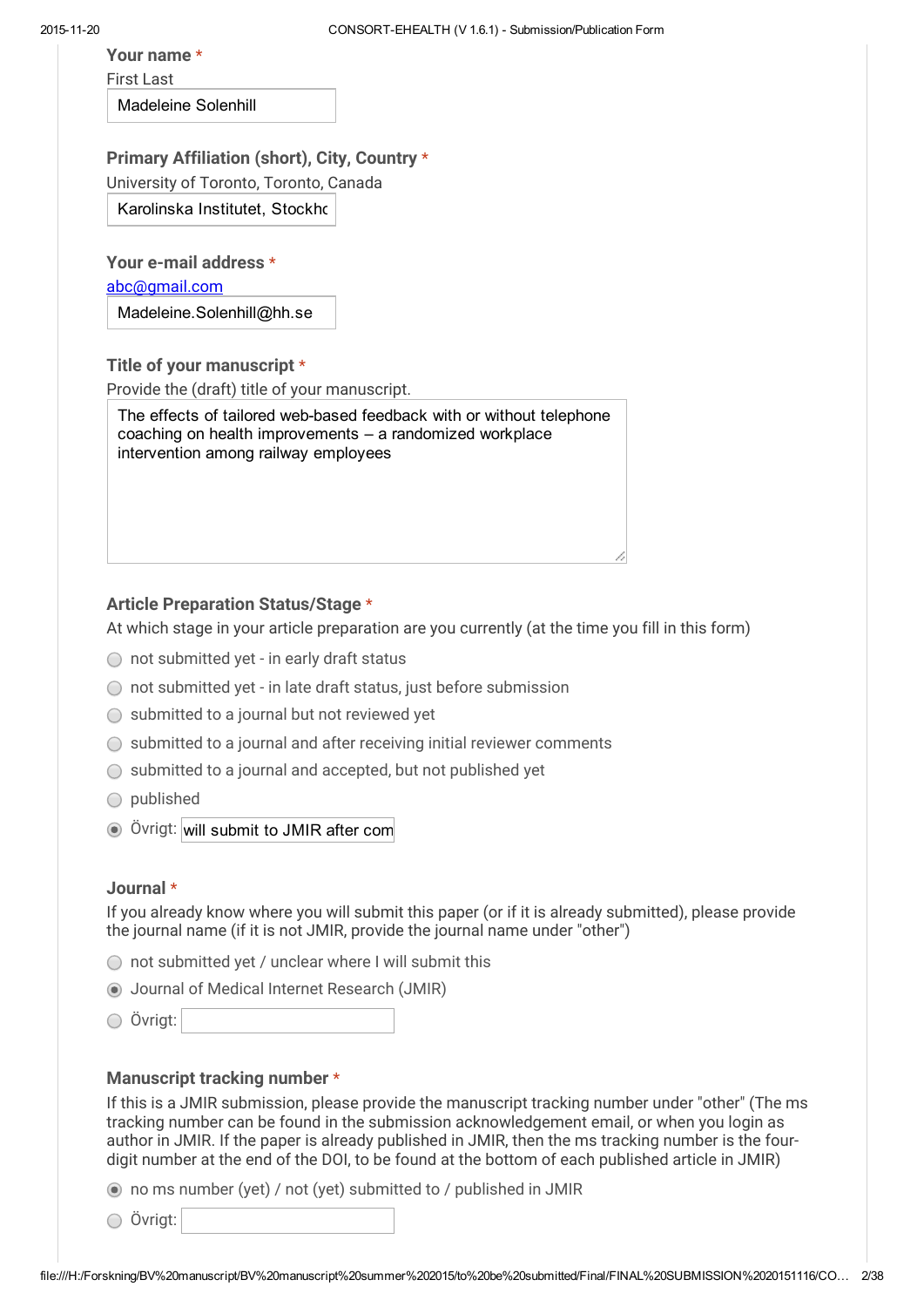# TITI F AND ABSTRACT

# 1a) TITLE: Identification as a randomized trial in the title

### 1a) Does your paper address CONSORT item 1a? \*

I.e does the title contain the phrase "Randomized Controlled Trial"? (if not, explain the reason under "other")

○ yes

Övrigt: It says "Randomized workpla

### 1a-i) Identify the mode of delivery in the title

Identify the mode of delivery. Preferably use "web-based" and/or "mobile" and/or "electronic game" in the title. Avoid ambiguous terms like "online", "virtual", "interactive". Use "Internet-based" only if Intervention includes non-web-based Internet components (e.g. email), use "computer-based" or "electronic" only if offline products are used. Use "virtual" only in the context of "virtual reality" (3-D worlds). Use "online" only in the context of "online support groups". Complement or substitute product names with broader terms for the class of products (such as "mobile" or "smart phone" instead of "iphone"), especially if the application runs on different platforms.

1 2 3 4 5

subitem not at all important  $\bigcirc$   $\bigcirc$   $\bigcirc$   $\bigcirc$   $\bigcirc$  essential

#### Does your paper address subitem 1a-i? \*

Copy and paste relevant sections from manuscript title (include quotes in quotation marks "like this" to indicate direct quotes from your manuscript), or elaborate on this item by providing additional information not in the ms, or briefly explain why the item is not applicable/relevant for your study



### 1a-ii) Non-web-based components or important co-interventions in title

Mention non-web-based components or important co-interventions in title, if any (e.g., "with telephone support").

1 2 3 4 5

subitem not at all important  $\bigcirc$   $\bigcirc$   $\bigcirc$   $\bigcirc$   $\bigcirc$  essential

### Does your paper address subitem 1a-ii?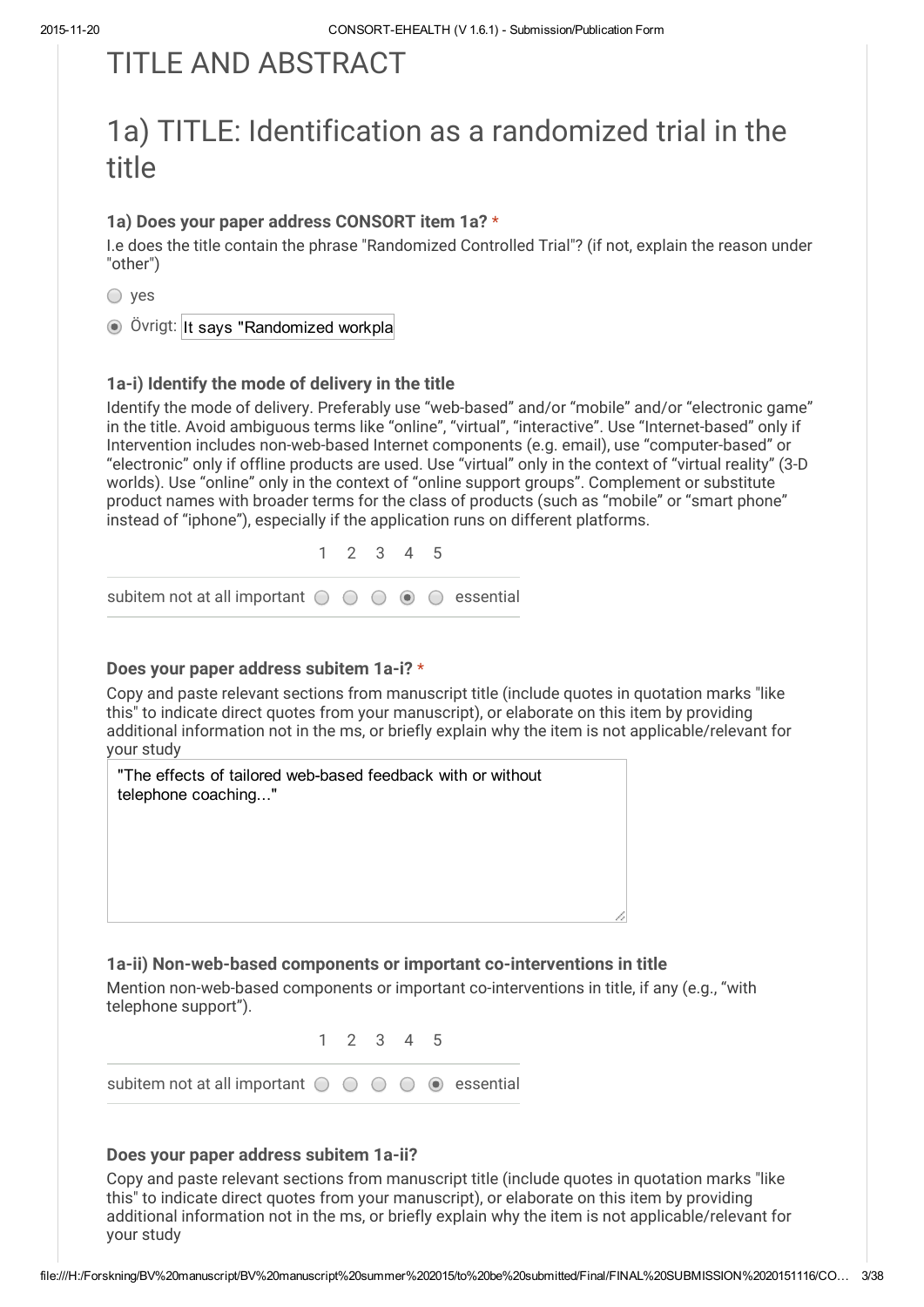| with or without telephone coaching" |  |  |  |
|-------------------------------------|--|--|--|
|                                     |  |  |  |
|                                     |  |  |  |
|                                     |  |  |  |
|                                     |  |  |  |

#### 1a-iii) Primary condition or target group in the title

Mention primary condition or target group in the title, if any (e.g., "for children with Type I Diabetes") Example: A Web-based and Mobile Intervention with Telephone Support for Children with Type I Diabetes: Randomized Controlled Trial

1 2 3 4 5

subitem not at all important  $\bigcirc$   $\bigcirc$   $\bigcirc$   $\bigcirc$   $\bigcirc$  essential

### Does your paper address subitem 1a-iii? \*

Copy and paste relevant sections from manuscript title (include quotes in quotation marks "like this" to indicate direct quotes from your manuscript), or elaborate on this item by providing additional information not in the ms, or briefly explain why the item is not applicable/relevant for your study

| "among railway employees"<br>"The effects of" |  |
|-----------------------------------------------|--|
|                                               |  |
|                                               |  |

# 1b) ABSTRACT: Structured summary of trial design, methods, results, and conclusions

NPT extension: Description of experimental treatment, comparator, care providers, centers, and blinding status.

### 1b-i) Key features/functionalities/components of the intervention and comparator in the METHODS section of the ABSTRACT

Mention key features/functionalities/components of the intervention and comparator in the abstract. If possible, also mention theories and principles used for designing the site. Keep in mind the needs of systematic reviewers and indexers by including important synonyms. (Note: Only report in the abstract what the main paper is reporting. If this information is missing from the main body of text, consider adding it)

1 2 3 4 5 subitem not at all important  $\bigcirc$   $\bigcirc$   $\bigcirc$   $\bigcirc$   $\bigcirc$  essential

### Does your paper address subitem 1b-i? \*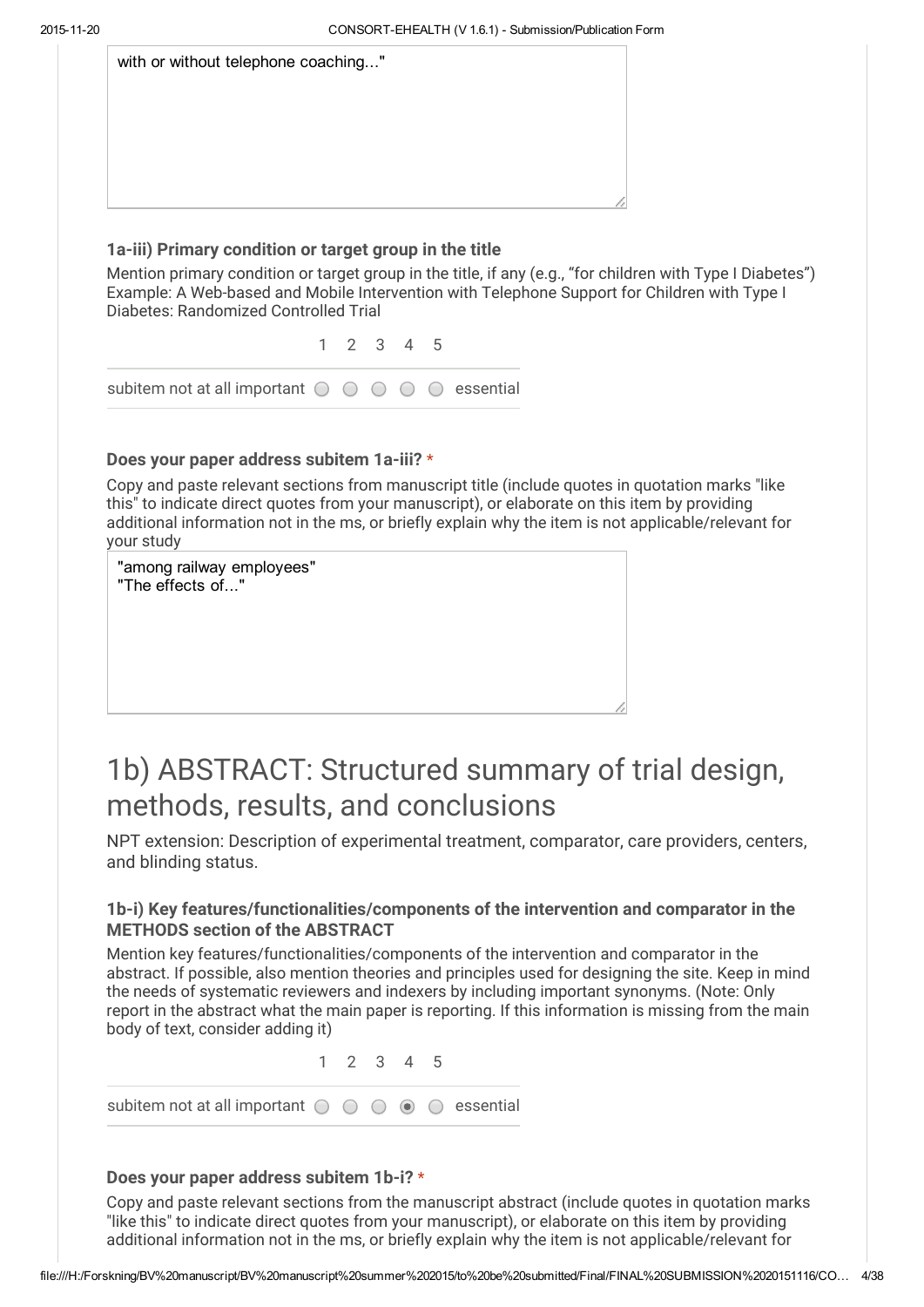your study<br>Fassessing nine seif-reported health areas (Body Mass Index [BMI], dietary intake, physical activity, stress, sleep, tobaccoand alcohol consumption, history of disease, self-perceived health) as well as motivation to change some health habits!

They were randomly assigned either a: A) questionnaire (498 answered,  $40\%$ ), or B) questionnaire  $+$  tailored web-based health feedback (482 answered, 37%), or C) questionnaire + tailored webbased health feedback + telephone coaching (493 answered, 37%)

### 1b-ii) Level of human involvement in the METHODS section of the ABSTRACT

Clarify the level of human involvement in the abstract, e.g., use phrases like "fully automated" vs. "therapist/nurse/care provider/physician-assisted" (mention number and expertise of providers involved, if any). (Note: Only report in the abstract what the main paper is reporting. If this information is missing from the main body of text, consider adding it)



### Does your paper address subitem 1b-ii?

Copy and paste relevant sections from the manuscript abstract (include quotes in quotation marks "like this" to indicate direct quotes from your manuscript), or elaborate on this item by providing additional information not in the ms, or briefly explain why the item is not applicable/relevant for your study

"The questionnaire with tailored web-based feedback was fully automated". "The telephone coaching was assisted by trained health counsellors ..."

### 1b-iii) Open vs. closed, web-based (self-assessment) vs. face-to-face assessments in the METHODS section of the ABSTRACT

Mention how participants were recruited (online vs. offline), e.g., from an open access website or from a clinic or a closed online user group (closed usergroup trial), and clarify if this was a purely web-based trial, or there were face-to-face components (as part of the intervention or for assessment). Clearly say if outcomes were self-assessed through questionnaires (as common in web-based trials). Note: In traditional offline trials, an open trial (open-label trial) is a type of clinical trial in which both the researchers and participants know which treatment is being administered. To avoid confusion, use "blinded" or "unblinded" to indicated the level of blinding instead of "open", as "open" in web-based trials usually refers to "open access" (i.e. participants can self-enrol). (Note: Only report in the abstract what the main paper is reporting. If this information is missing from the main body of text, consider adding it)

1 2 3 4 5

subitem not at all important  $\circ \circ \circ \circ \circ$  essential

#### Does your paper address subitem 1b-iii?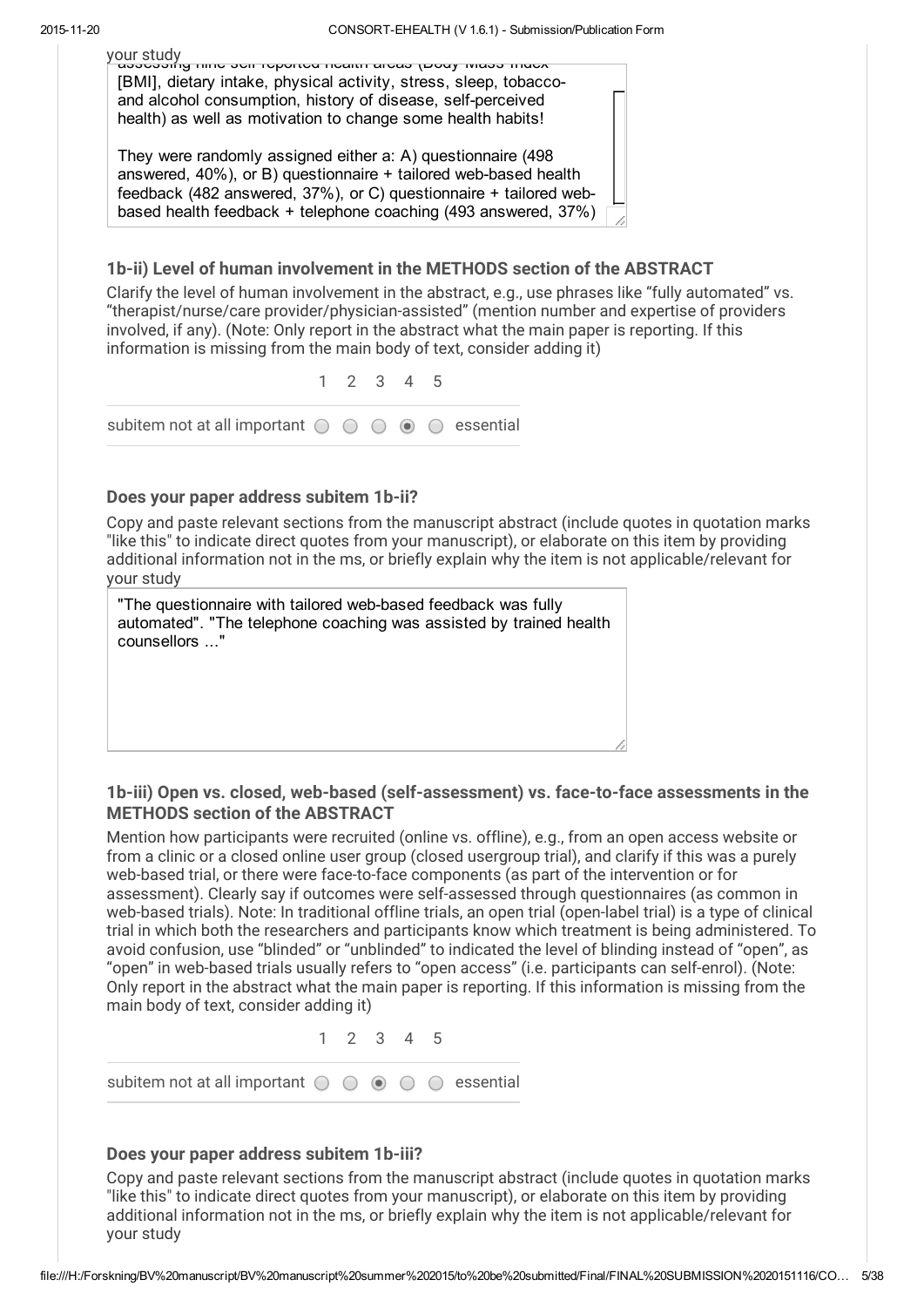| "3,876 railway employees in Sweden were e-mailed an URL to a web-<br>based lifestyle questionnaire assessing nine self-reported health<br>areas (Body Mass Index [BMI], dietary intake, physical activity,<br>stress, sleep, tobacco- and alcohol consumption, history of disease,<br>self-perceived health) as well as motivation to change some health<br>habits".                 |                     |           |  |
|--------------------------------------------------------------------------------------------------------------------------------------------------------------------------------------------------------------------------------------------------------------------------------------------------------------------------------------------------------------------------------------|---------------------|-----------|--|
|                                                                                                                                                                                                                                                                                                                                                                                      |                     |           |  |
| 1b-iv) RESULTS section in abstract must contain use data                                                                                                                                                                                                                                                                                                                             |                     |           |  |
| Report number of participants enrolled/assessed in each group, the use/uptake of the intervention<br>(e.g., attrition/adherence metrics, use over time, number of logins etc.), in addition to<br>primary/secondary outcomes. (Note: Only report in the abstract what the main paper is reporting. If<br>this information is missing from the main body of text, consider adding it) |                     |           |  |
|                                                                                                                                                                                                                                                                                                                                                                                      | $1 \t2 \t3 \t4 \t5$ |           |  |
| subitem not at all important $\bigcirc$ $\bigcirc$                                                                                                                                                                                                                                                                                                                                   | $\odot$             | essential |  |
| Does your paper address subitem 1b-iv?                                                                                                                                                                                                                                                                                                                                               |                     |           |  |
| Copy and paste relevant sections from the manuscript abstract (include quotes in quotation marks<br>"like this" to indicate direct quotes from your manuscript), or elaborate on this item by providing<br>additional information not in the ms, or briefly explain why the item is not applicable/relevant for<br>your study                                                        |                     |           |  |
| "They were randomly assigned either a: A) questionnaire (498)<br>answered, 40%), or B) questionnaire + tailored web-based health<br>feedback (482 answered, 37%), or C) questionnaire + tailored web-<br>based health feedback + telephone coaching (493 answered, 37%)".                                                                                                            |                     |           |  |

### 1b-v) CONCLUSIONS/DISCUSSION in abstract for negative trials

Conclusions/Discussions in abstract for negative trials: Discuss the primary outcome - if the trial is negative (primary outcome not changed), and the intervention was not used, discuss whether negative results are attributable to lack of uptake and discuss reasons. (Note: Only report in the abstract what the main paper is reporting. If this information is missing from the main body of text, consider adding it)



#### Does your paper address subitem 1b-v?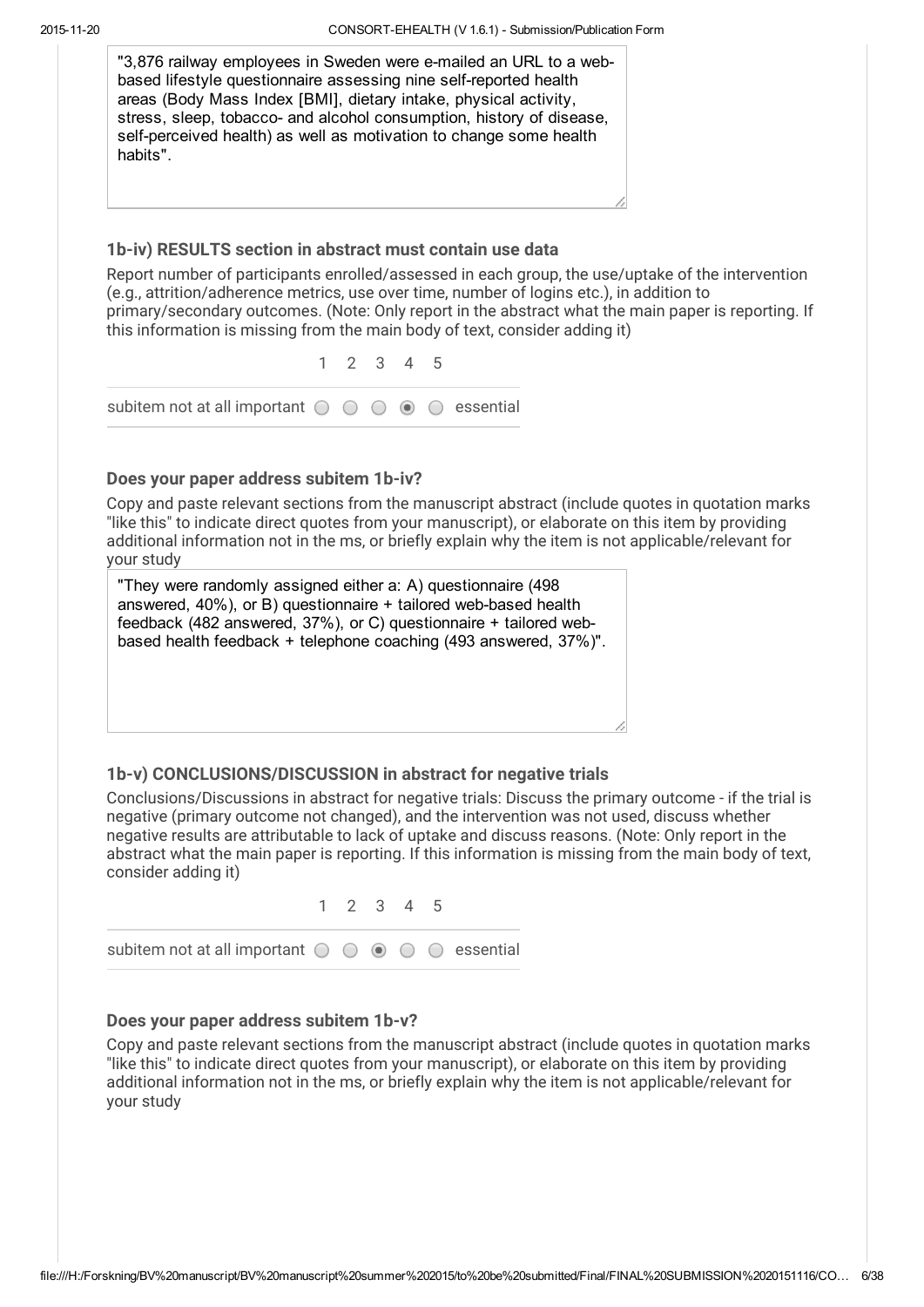"Tailored web-based health feedback and telephone coaching did not have a positive effect on railway employees' overall health in our lifestyle intervention study. However, our findings suggest an increased motivation to change health behaviors related to diet and physical activity among those who received tailored webbased health feedback".

Note: We further discuss the negative results in the discussion

# INTRODUCTION

section.

conditions".

# 2a) In INTRODUCTION: Scientific background and explanation of rationale

### 2a-i) Problem and the type of system/solution

Describe the problem and the type of system/solution that is object of the study: intended as standalone intervention vs. incorporated in broader health care program? Intended for a particular patient population? Goals of the intervention, e.g., being more cost-effective to other interventions, replace or complement other solutions? (Note: Details about the intervention are provided in "Methods" under 5)

1 2 3 4 5

subitem not at all important  $\bigcirc$   $\bigcirc$   $\bigcirc$   $\bigcirc$   $\circ$  essential

### Does your paper address subitem 2a-i? \*

Copy and paste relevant sections from the manuscript (include quotes in quotation marks "like this" to indicate direct quotes from your manuscript), or elaborate on this item by providing additional information not in the ms, or briefly explain why the item is not applicable/relevant for your study

"A needs assessment conducted by our research team indicated that more than 60% of the track technicians were overweight, 70% had an unhealthy diet, and almost 50% had high cholesterol levels. Thus, there is a strong need for health improvement among this target group, particularly as unhealthy lifestyles may put the employee, crew, and passengers at risk due to unsafe working

### 2a-ii) Scientific background, rationale: What is known about the (type of) system

Scientific background, rationale: What is known about the (type of) system that is the object of the study (be sure to discuss the use of similar systems for other conditions/diagnoses, if appropiate), motivation for the study, i.e. what are the reasons for and what is the context for this specific study, from which stakeholder viewpoint is the study performed, potential impact of findings [2]. Briefly justify the choice of the comparator.

1 2 3 4 5 subitem not at all important  $\circ \circ \circ \circ \bullet$  essential

#### Does your paper address subitem 2a-ii? \*

Copy and paste relevant sections from the manuscript (include quotes in quotation marks "like this" to indicate direct quotes from your manuscript), or elaborate on this item by providing additional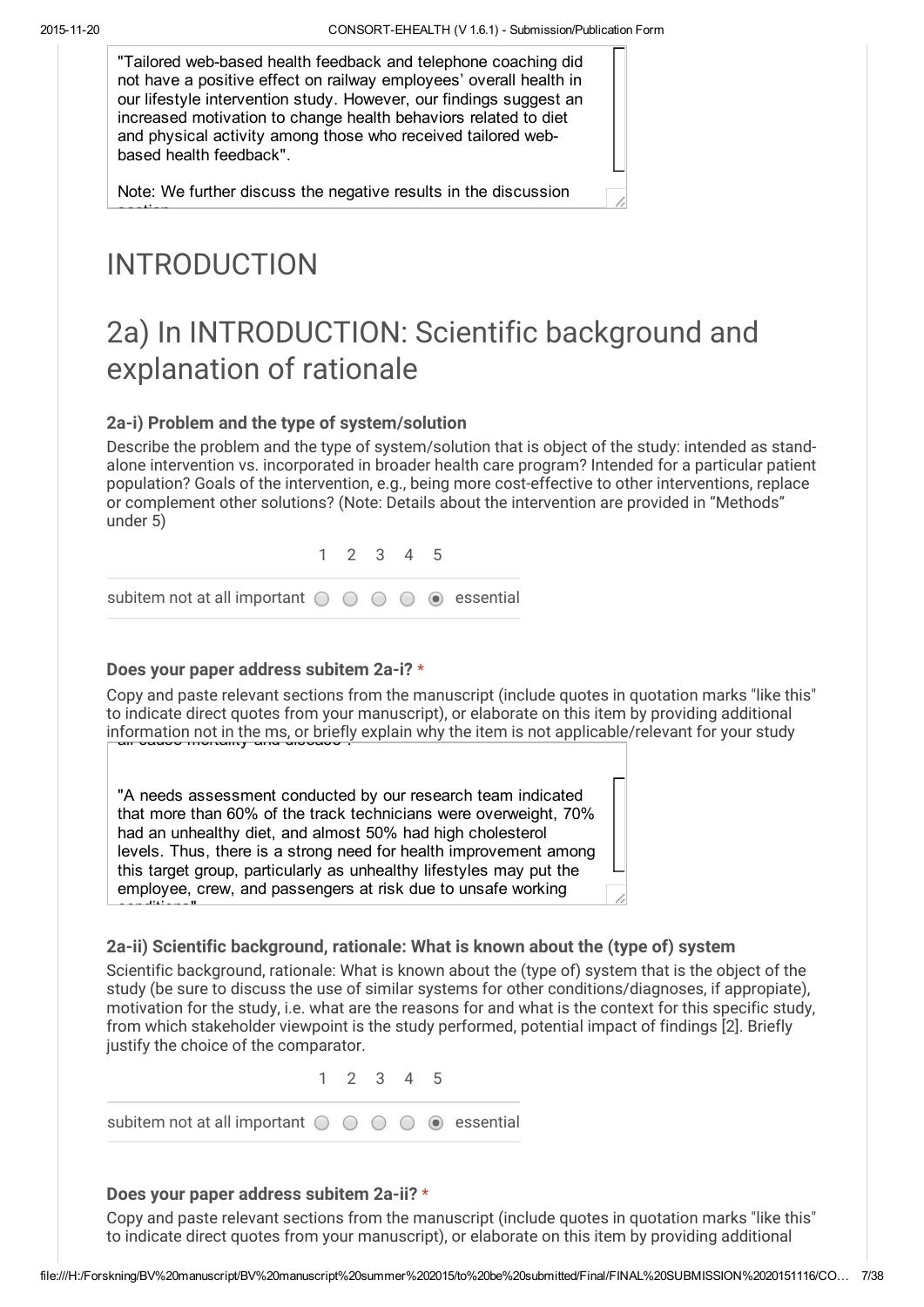information not in the ms, or briefly explain why the item is not applicable/relevant for your study facilitating lifestyle-related health behaviors focusing on physical activity  $[7-9]$  and diet  $[10-12]$ ".

"Telephone coaching is another method that has been used to encourage healthy behaviors and has been shown to be as effective as in-person counseling. Above all, interventions using the web or the telephone allow for individuals to take part in interventions irrespective of their geographical location, making these modes of delivery suitable for railway employees".

# 2b) In INTRODUCTION: Specific objectives or hypotheses

### Does your paper address CONSORT subitem 2b? \*

Copy and paste relevant sections from the manuscript (include quotes in quotation marks "like this" to indicate direct quotes from your manuscript), or elaborate on this item by providing additional information not in the ms, or briefly explain why the item is not applicable/relevant for your study

"The aim of this study was to evaluate the health effects of a workplace intervention in the railway industry using web-based health feedback with or without telephone coaching, in comparison to no health feedback or telephone coaching".

# **METHODS**

# 3a) Description of trial design (such as parallel, factorial) including allocation ratio

### Does your paper address CONSORT subitem 3a? \*

Copy and paste relevant sections from the manuscript (include quotes in quotation marks "like this" to indicate direct quotes from your manuscript), or elaborate on this item by providing additional information not in the ms, or briefly explain why the item is not applicable/relevant for your study

"When the questionnaire URL was emailed, the participants were randomly assigned one of three conditions: A) questionnaire, or B) questionnaire + tailored web-based health feedback, or C) questionnaire + tailored web-based health feedback + telephone health coaching".

# 3b) Important changes to methods after trial commencement (such as eligibility criteria), with reasons

Does your paper address CONSORT subitem 3b? \*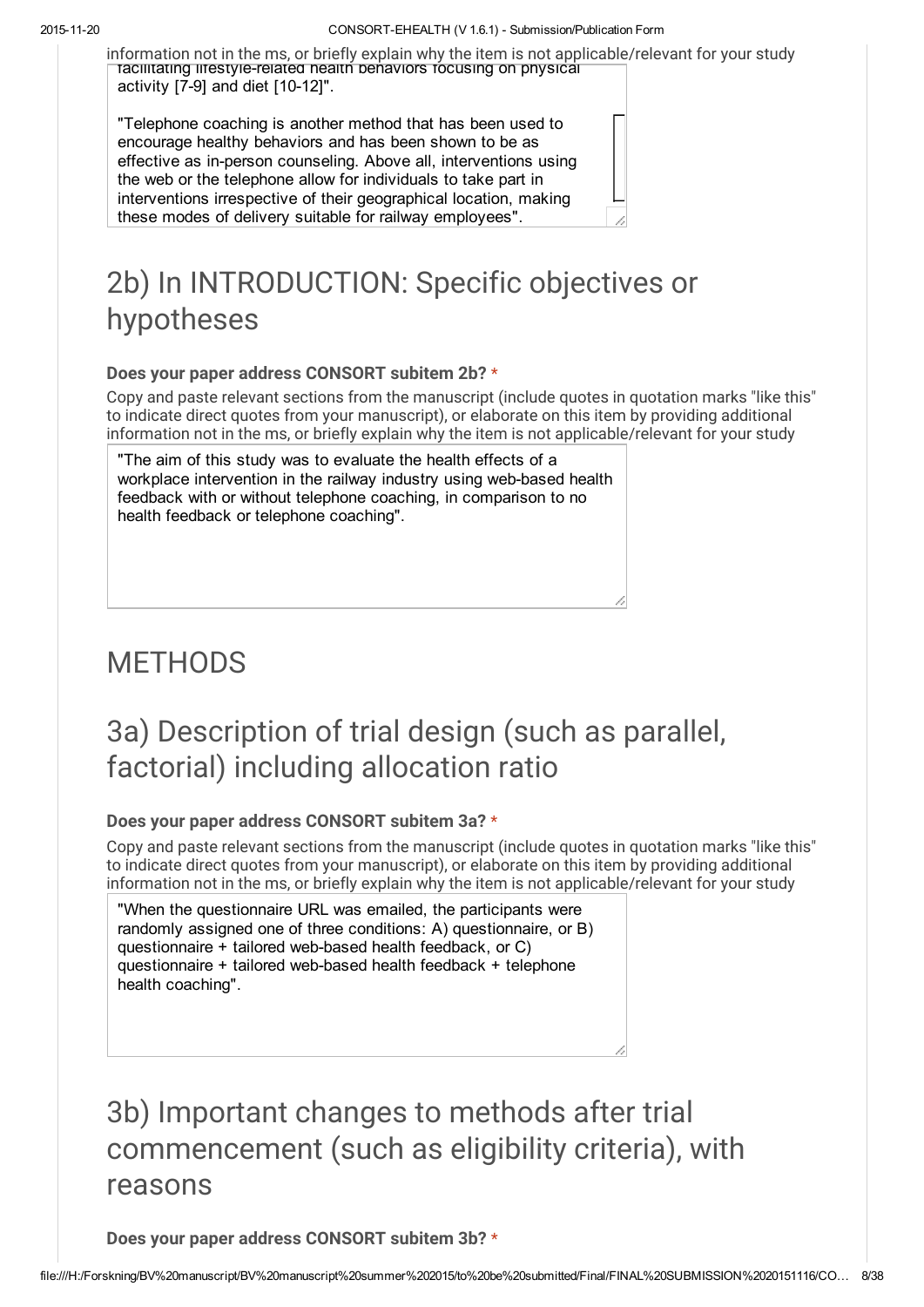Copy and paste relevant sections from the manuscript (include quotes in quotation marks "like this" to indicate direct quotes from your manuscript), or elaborate on this item by providing additional information not in the ms, or briefly explain why the item is not applicable/relevant for your study

| There were no deviators to methods after trial commencement. |  |
|--------------------------------------------------------------|--|
|                                                              |  |
|                                                              |  |
|                                                              |  |
|                                                              |  |
|                                                              |  |
|                                                              |  |
|                                                              |  |
|                                                              |  |

### 3b-i) Bug fixes, Downtimes, Content Changes

Bug fixes, Downtimes, Content Changes: ehealth systems are often dynamic systems. A description of changes to methods therefore also includes important changes made on the intervention or comparator during the trial (e.g., major bug fixes or changes in the functionality or content) (5-iii) and other "unexpected events" that may have influenced study design such as staff changes, system failures/downtimes, etc. [2].

|                                                                                               | 1 2 3 4 5 |  |  |
|-----------------------------------------------------------------------------------------------|-----------|--|--|
| subitem not at all important $\bigcirc$ $\bigcirc$ $\bigcirc$ $\bigcirc$ $\bigcirc$ essential |           |  |  |

### Does your paper address subitem 3b-i?

Copy and paste relevant sections from the manuscript (include quotes in quotation marks "like this" to indicate direct quotes from your manuscript), or elaborate on this item by providing additional information not in the ms, or briefly explain why the item is not applicable/relevant for your study

There were no updates to the website (content) during the intervention.

# 4a) Eligibility criteria for participants

### Does your paper address CONSORT subitem 4a? \*

Copy and paste relevant sections from the manuscript (include quotes in quotation marks "like this" to indicate direct quotes from your manuscript), or elaborate on this item by providing additional information not in the ms, or briefly explain why the item is not applicable/relevant for your study<br>Discription and mobile priorics were accessible at the worksheety

and were tools included in the employees' ordinary operation to carry out their work".

"The research group collected lists of potential participants (employees) from the company manager at the four companies. All employees with an email address were eligible for the study. The participant lists was given to the web company, which was responsible for distributing the questionnaires. Randomization lists were automatically created by the web company prior to

### 4a-i) Computer / Internet literacy

Computer / Internet literacy is often an implicit "de facto" eligibility criterion - this should be explicitly clarified.

1 2 3 4 5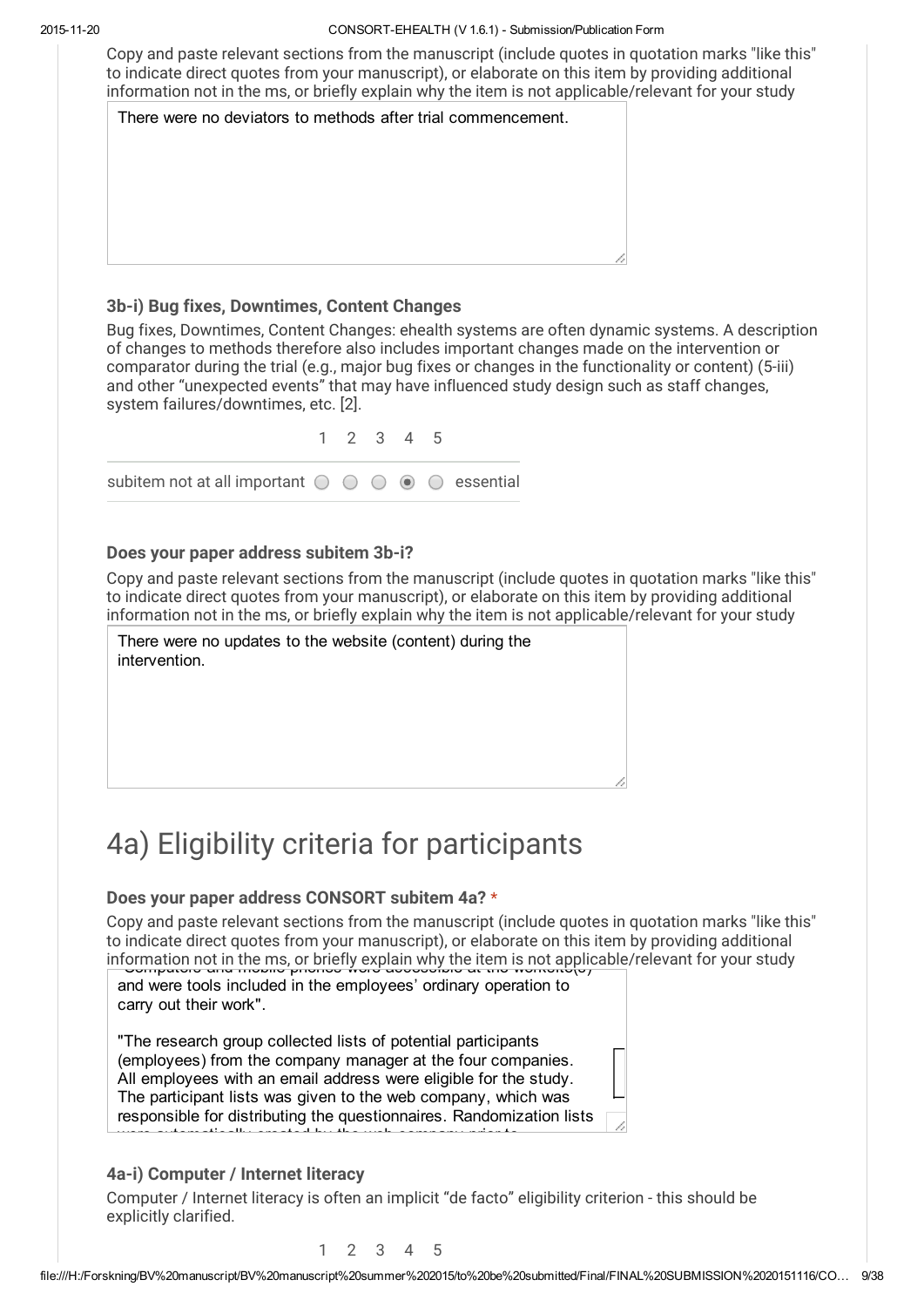subitem not at all important  $\circ \circ \circ \circ \circ$  essential

#### Does your paper address subitem 4a-i?

Copy and paste relevant sections from the manuscript (include quotes in quotation marks "like this" to indicate direct quotes from your manuscript), or elaborate on this item by providing additional information not in the ms, or briefly explain why the item is not applicable/relevant for your study operation to carry out their work".

"....The method of using the web to deliver health interventions seems however appropriate for our study population. About 90% of the Swedish population has access to the web and 85% has broadband at home. Further, it is expected that more than 96% of all Internet users will be connected to social networks in the nearest future [33]. A high computer literacy and experience of use among our study population is therefore likely".

### 4a-ii) Open vs. closed, web-based vs. face-to-face assessments:

Open vs. closed, web-based vs. face-to-face assessments: Mention how participants were recruited (online vs. offline), e.g., from an open access website or from a clinic, and clarify if this was a purely web-based trial, or there were face-to-face components (as part of the intervention or for assessment), i.e., to what degree got the study team to know the participant. In online-only trials, clarify if participants were quasi-anonymous and whether having multiple identities was possible or whether technical or logistical measures (e.g., cookies, email confirmation, phone calls) were used to detect/prevent these.

|                                                                                               | 1 2 3 4 5 |  |  |
|-----------------------------------------------------------------------------------------------|-----------|--|--|
| subitem not at all important $\bigcirc$ $\bigcirc$ $\bigcirc$ $\bigcirc$ $\bigcirc$ essential |           |  |  |

### Does your paper address subitem 4a-ii? \*

Copy and paste relevant sections from the manuscript (include quotes in quotation marks "like this" to indicate direct quotes from your manuscript), or elaborate on this item by providing additional information not in the ms, or briefly explain why the item is not applicable/relevant for your study<br>Discover commay employees in Oweaen were emailed an Orle to a

web-based lifestyle questionnaire ..."

"The questionnaire with tailored web-based feedback was fully automated. The telephone coaching was assisted by trained health counsellors (using traditional behavioral change theories i.e. the Transtheoretical model and Motivational Interviewing technique). Nine months later, a follow-up questionnaire (version C) was e-mailed to the participants".

### 4a-iii) Information giving during recruitment

Information given during recruitment. Specify how participants were briefed for recruitment and in the informed consent procedures (e.g., publish the informed consent documentation as appendix, see also item X26), as this information may have an effect on user self-selection, user expectation and may also bias results.

1 2 3 4 5

subitem not at all important  $\bigcirc$   $\bigcirc$   $\bigcirc$   $\circ$   $\circ$  essential

### Does your paper address subitem 4a-iii?

Copy and paste relevant sections from the manuscript (include quotes in quotation marks "like this"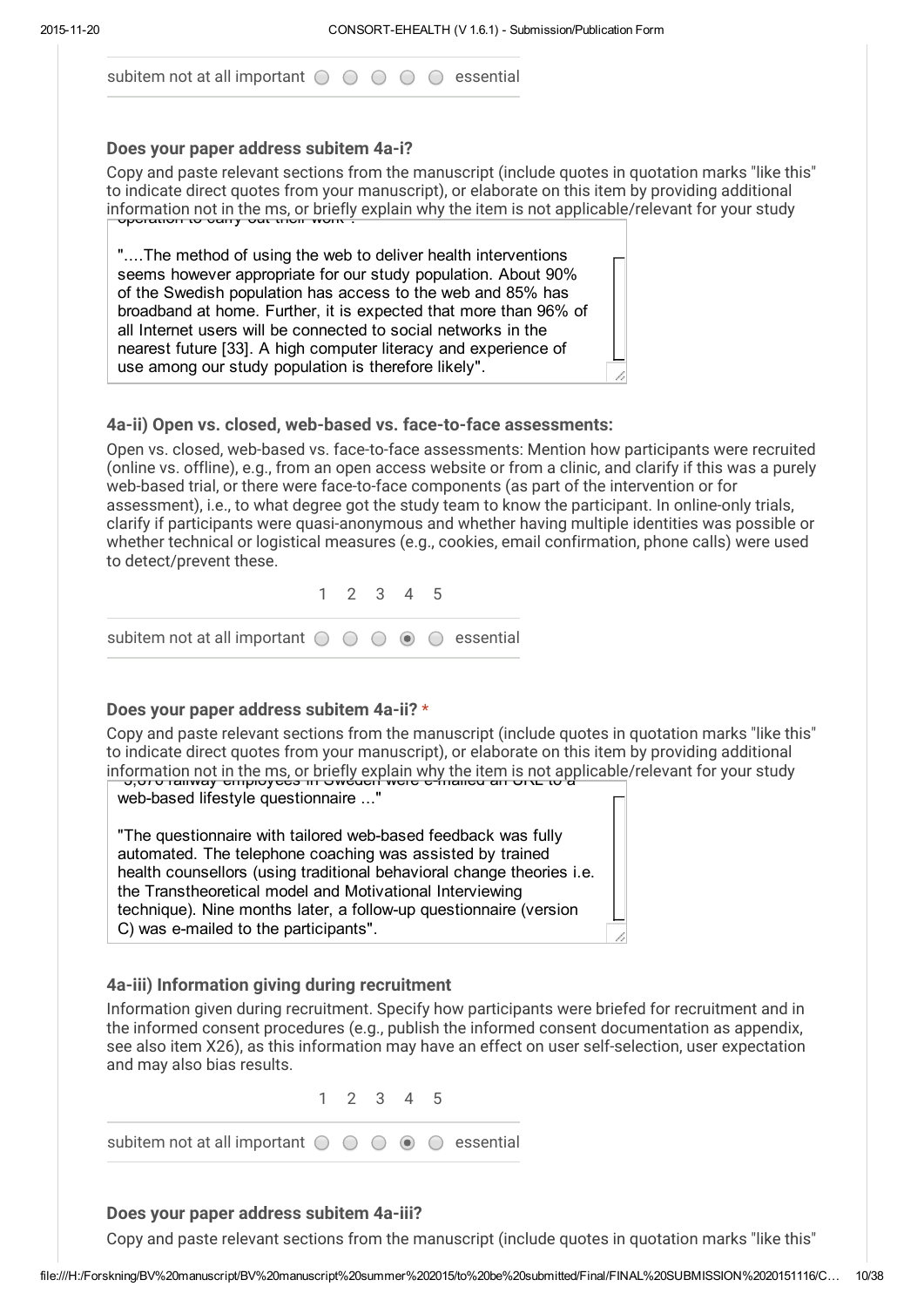to indicate direct quotes from your manuscript), or elaborate on this item by providing additional information not in the ms, or briefly explain why the item is not applicable/relevant for your study

"Participant information and informed consent documentation were given online by the participants' as part of the welcome and information letter provided in the starting procedure of the questionnaire".

# 4b) Settings and locations where the data were collected

#### Does your paper address CONSORT subitem 4b? \*

Copy and paste relevant sections from the manuscript (include quotes in quotation marks "like this" to indicate direct quotes from your manuscript), or elaborate on this item by providing additional information not in the ms, or briefly explain why the item is not applicable/relevant for your study

"The interventions, the tailored web-based health feedback (saved on the website) and the telephone coaching services were available during nine months. Data was collected by the web company [18] and sent to the researchers after the intervention had ended".

### 4b-i) Report if outcomes were (self-)assessed through online questionnaires

Clearly report if outcomes were (self-)assessed through online questionnaires (as common in webbased trials) or otherwise.

1 2 3 4 5 subitem not at all important  $\bigcirc$   $\bigcirc$   $\bigcirc$   $\bigcirc$   $\bigcirc$  essential

#### Does your paper address subitem 4b-i? \*

Copy and paste relevant sections from the manuscript (include quotes in quotation marks "like this" to indicate direct quotes from your manuscript), or elaborate on this item by providing additional information not in the ms, or briefly explain why the item is not applicable/relevant for your study

"Both the baseline and the follow-up questionnaire assessed the following nine health areas divided into sections: Body Mass Index (BMI), dietary intake, physical activity, stress, sleep, tobacco- and alcohol consumption, history of disease and self-perceived health. Each section comprised a number of items. All outcomes were selfassessed through the web-based questionnaire".

#### 4b-ii) Report how institutional affiliations are displayed

Report how institutional affiliations are displayed to potential participants [on ehealth media], as affiliations with prestigious hospitals or universities may affect volunteer rates, use, and reactions with regards to an intervention. (Not a required item - describe only if this may bias results)

1 2 3 4 5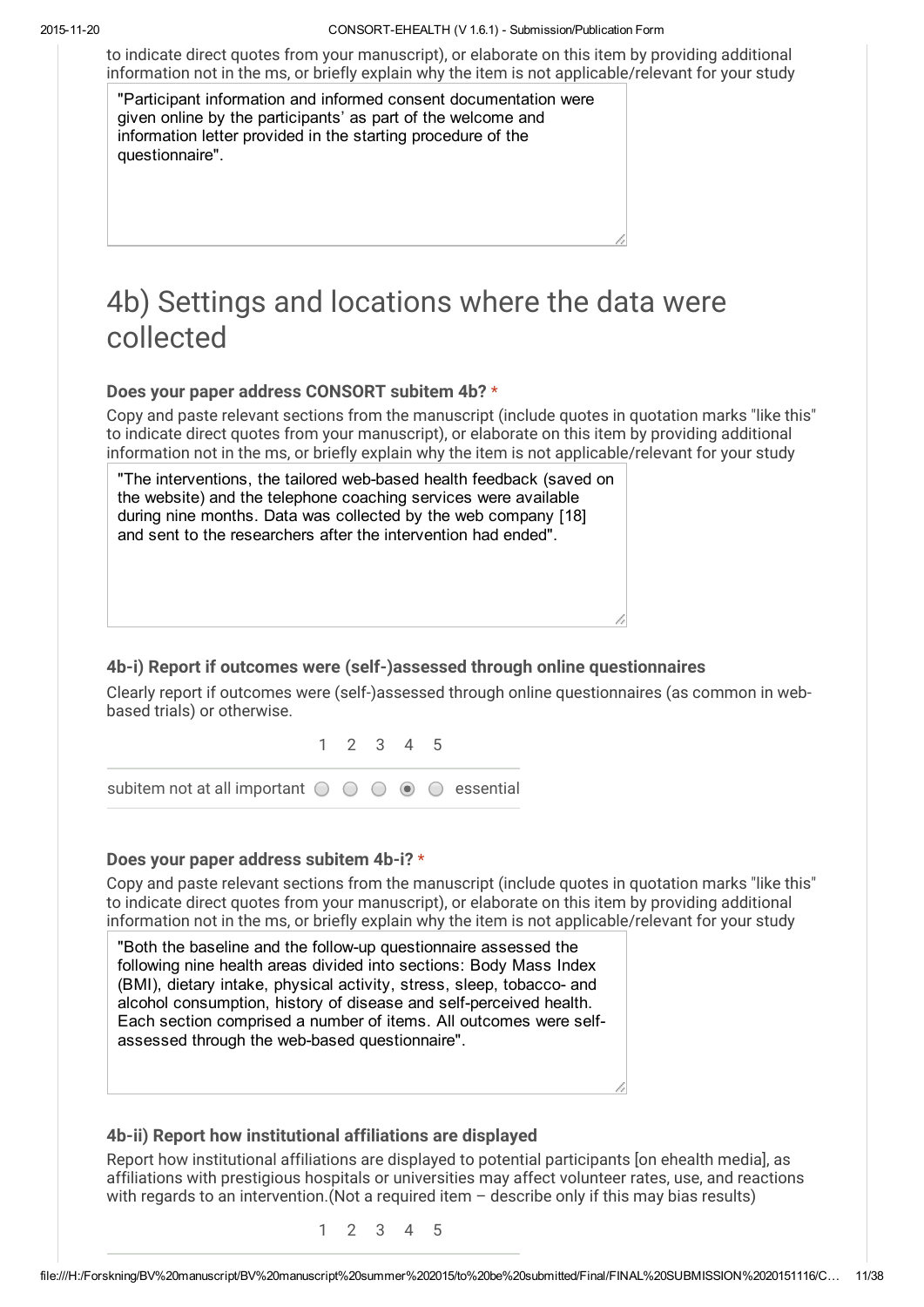subitem not at all important  $\bigcirc$   $\bigcirc$   $\bigcirc$   $\bigcirc$   $\bigcirc$  essential

#### Does your paper address subitem 4b-ii?

Copy and paste relevant sections from the manuscript (include quotes in quotation marks "like this" to indicate direct quotes from your manuscript), or elaborate on this item by providing additional information not in the ms, or briefly explain why the item is not applicable/relevant for your study

The university logotype (Karolinska Institutet) was available on the starting page of the website enlosing the web-based questionnaire. This page also had names and affiliations of the research group (main researchers) part of the participant information sheet and instructions.

# 5) The interventions for each group with sufficient details to allow replication, including how and when they were actually administered

### 5-i) Mention names, credential, affiliations of the developers, sponsors, and owners

Mention names, credential, affiliations of the developers, sponsors, and owners [6] (if authors/evaluators are owners or developer of the software, this needs to be declared in a "Conflict of interest" section or mentioned elsewhere in the manuscript).

|                                                                                               | 1 2 3 4 5 |  |  |
|-----------------------------------------------------------------------------------------------|-----------|--|--|
| subitem not at all important $\bigcirc$ $\bigcirc$ $\bigcirc$ $\bigcirc$ $\bigcirc$ essential |           |  |  |

#### Does your paper address subitem 5-i?

Copy and paste relevant sections from the manuscript (include quotes in quotation marks "like this" to indicate direct quotes from your manuscript), or elaborate on this item by providing additional information not in the ms, or briefly explain why the item is not applicable/relevant for your study

Helpline. The helplines for smoking and alcohol are wellestablished public helplines in Sweden [21]. The Diet and Exercise Helpline was developed for this study".

"The interventions, the tailored web-based health feedback (saved on the website) and the telephone coaching services were available during nine months. Data was collected by the web company [18] and sent to the researchers after the intervention had ended".

#### 5-ii) Describe the history/development process

Describe the history/development process of the application and previous formative evaluations (e.g., focus groups, usability testing), as these will have an impact on adoption/use rates and help with interpreting results.



Does your paper address subitem 5-ii?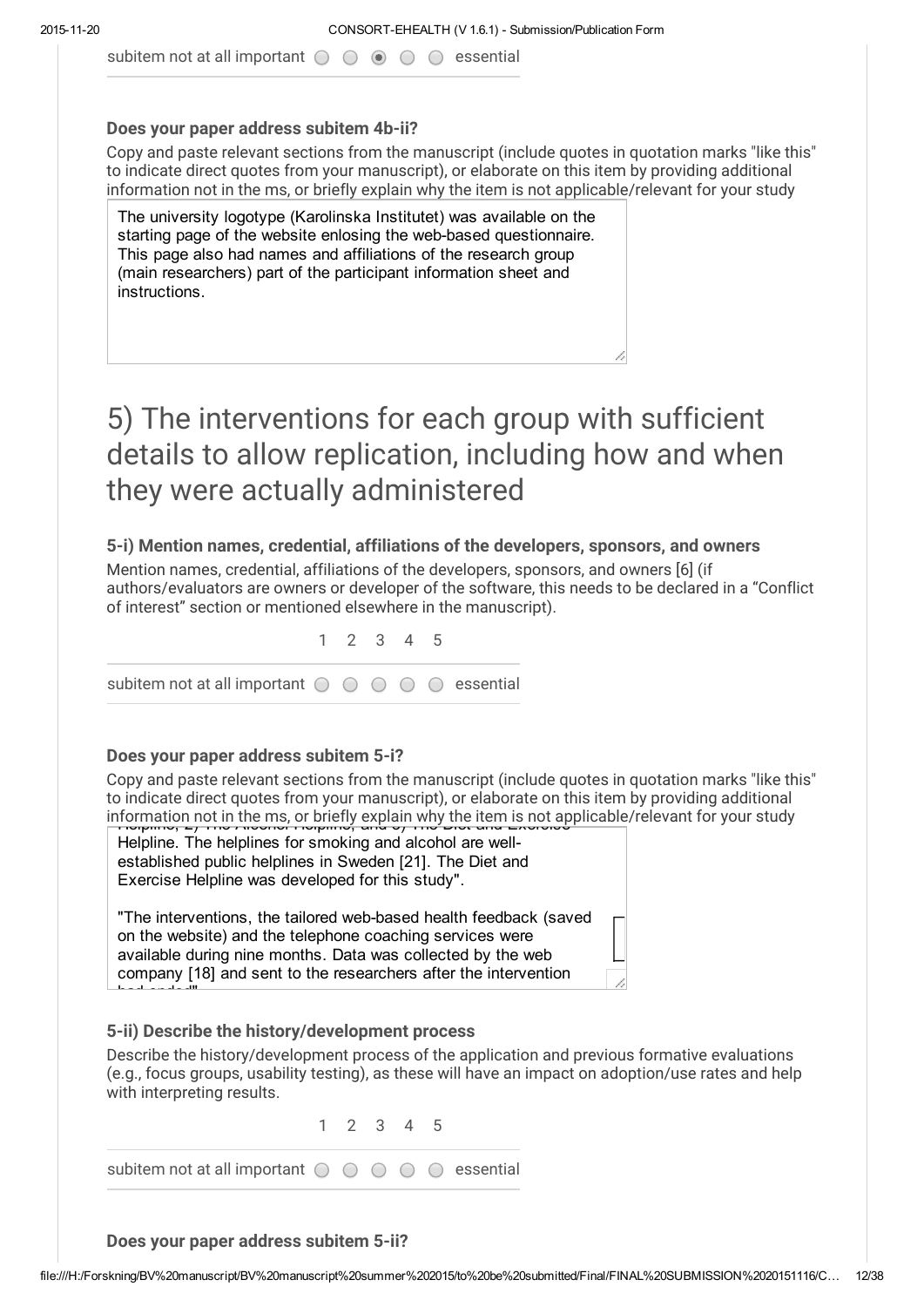#### 20151120 CONSORTEHEALTH (V 1.6.1) Submission/Publication Form

Copy and paste relevant sections from the manuscript (include quotes in quotation marks "like this" to indicate direct quotes from your manuscript), or elaborate on this item by providing additional information not in the ms, or briefly explain why the item is not applicable/relevant for your study

"The researchers developed the questionnaire and the content of the feedback and were involved in the development of content of the telephone coaching. Nationally leading experts in respective health area of the questionnaire quality assured the content (questions and feedback). The questionnaire was pilot tested by the target group and by the research unit at Karolinska Institutet. Most questionnaire sections used validated items from previous research. We used a questionnaire to assess food frequency in the interface of carbohydrates of  $f$  is the interface of  $f$  in  $\mathcal{G}$  in

### 5-iii) Revisions and updating

Revisions and updating. Clearly mention the date and/or version number of the application/intervention (and comparator, if applicable) evaluated, or describe whether the intervention underwent major changes during the evaluation process, or whether the development and/or content was "frozen" during the trial. Describe dynamic components such as news feeds or changing content which may have an impact on the replicability of the intervention (for unexpected events see item 3b).

|                                                                                               | 1 2 3 4 5 |  |  |
|-----------------------------------------------------------------------------------------------|-----------|--|--|
| subitem not at all important $\bigcirc$ $\bigcirc$ $\bigcirc$ $\bigcirc$ $\bigcirc$ essential |           |  |  |

#### Does your paper address subitem 5-iii?

Copy and paste relevant sections from the manuscript (include quotes in quotation marks "like this" to indicate direct quotes from your manuscript), or elaborate on this item by providing additional information not in the ms, or briefly explain why the item is not applicable/relevant for your study



#### 5-iv) Quality assurance methods

Provide information on quality assurance methods to ensure accuracy and quality of information provided [1], if applicable.



### Does your paper address subitem 5-iv?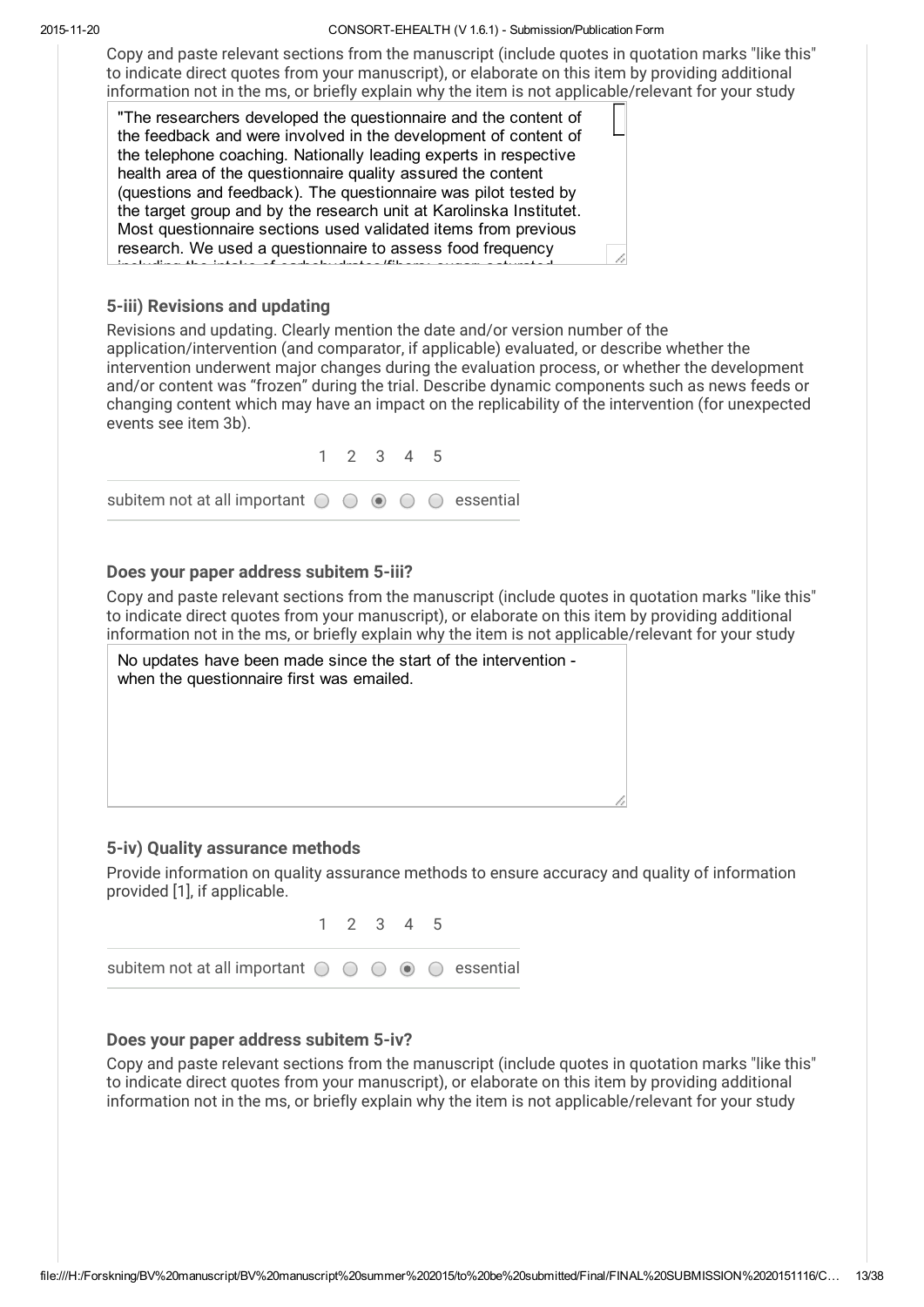feedback)..."

"The questionnaire was pilot tested by the target group and by the research unit at Karolinska Institutet"...

"Most questionnaire sections used validated items from previous research"..

"Nationally leading experts in respective health area of the questionnaire quality assured the content (questions and

5-v) Ensure replicability by publishing the source code, and/or providing screenshots/screen-capture video, and/or providing flowcharts of the algorithms used

Ensure replicability by publishing the source code, and/or providing screenshots/screen-capture video, and/or providing flowcharts of the algorithms used. Replicability (i.e., other researchers should in principle be able to replicate the study) is a hallmark of scientific reporting.

|                                                                                               | 1 2 3 4 5 |  |  |
|-----------------------------------------------------------------------------------------------|-----------|--|--|
| subitem not at all important $\bigcirc$ $\bigcirc$ $\bigcirc$ $\bigcirc$ $\bigcirc$ essential |           |  |  |

#### Does your paper address subitem 5-v?

Copy and paste relevant sections from the manuscript (include quotes in quotation marks "like this" to indicate direct quotes from your manuscript), or elaborate on this item by providing additional information not in the ms, or briefly explain why the item is not applicable/relevant for your study

| Flow charts and screen shots have been provided as figures in the |
|-------------------------------------------------------------------|
| manuscript.                                                       |
|                                                                   |

### 5-vi) Digital preservation

Digital preservation: Provide the URL of the application, but as the intervention is likely to change or disappear over the course of the years; also make sure the intervention is archived (Internet Archive, [webcitation.org,](http://www.google.com/url?q=http%3A%2F%2Fwebcitation.org&sa=D&sntz=1&usg=AFQjCNF5aavyTfM70vR_B1lH1M8RE-Q0QA) and/or publishing the source code or screenshots/videos alongside the article). As pages behind login screens cannot be archived, consider creating demo pages which are accessible without login.



#### Does your paper address subitem 5-vi?

| The website is not available. It was only available/active during |  |  |
|-------------------------------------------------------------------|--|--|
| study.                                                            |  |  |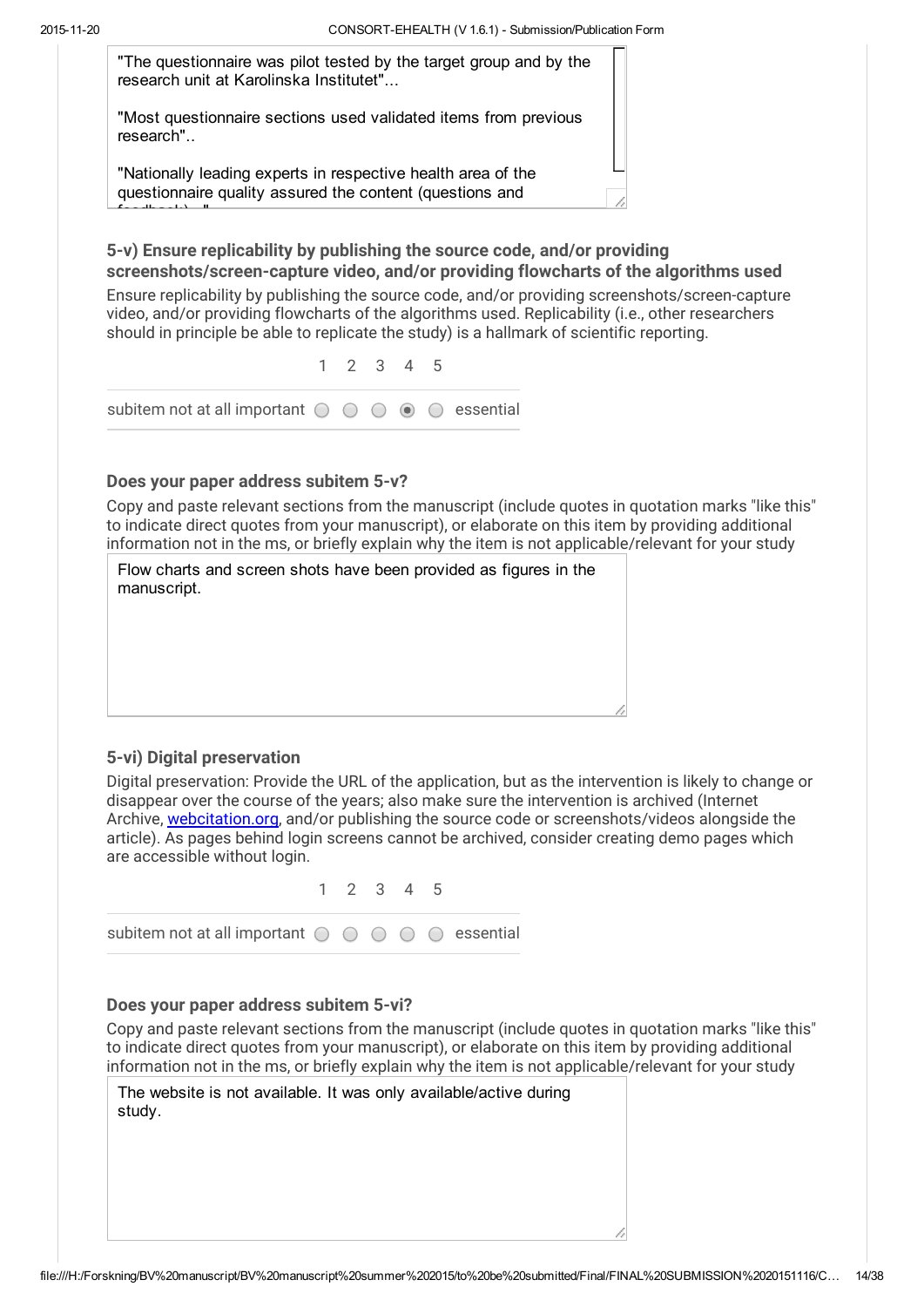#### 5-vii) Access

Access: Describe how participants accessed the application, in what setting/context, if they had to pay (or were paid) or not, whether they had to be a member of specific group. If known, describe how participants obtained "access to the platform and Internet" [1]. To ensure access for editors/reviewers/readers, consider to provide a "backdoor" login account or demo mode for reviewers/readers to explore the application (also important for archiving purposes, see vi).

1 2 3 4 5 subitem not at all important  $\bigcirc$   $\bigcirc$   $\circ$   $\bigcirc$   $\bigcirc$  essential

#### Does your paper address subitem 5-vii? \*

Copy and paste relevant sections from the manuscript (include quotes in quotation marks "like this" to indicate direct quotes from your manuscript), or elaborate on this item by providing additional information not in the ms, or briefly explain why the item is not applicable/relevant for your study

"The employees were emailed a questionnaire (URL) with personal login details (username and password) and instructions on how to proceed to the questionnaire".

"which the participants could visit at any time using their personal login details".

### 5-viii) Mode of delivery, features/functionalities/components of the intervention and comparator, and the theoretical framework

Describe mode of delivery, features/functionalities/components of the intervention and comparator, and the theoretical framework [6] used to design them (instructional strategy [1], behaviour change techniques, persuasive features, etc., see e.g., [7, 8] for terminology). This includes an in-depth description of the content (including where it is coming from and who developed it) [1]," whether [and how] it is tailored to individual circumstances and allows users to track their progress and receive feedback" [6]. This also includes a description of communication delivery channels and – if computer-mediated communication is a component – whether communication was synchronous or asynchronous [6]. It also includes information on presentation strategies [1], including page design principles, average amount of text on pages, presence of hyperlinks to other resources, etc. [1].

1 2 3 4 5

subitem not at all important  $\circ \circ \circ \circ \circ$  essential

#### Does your paper address subitem 5-viii? \*

Copy and paste relevant sections from the manuscript (include quotes in quotation marks "like this" to indicate direct quotes from your manuscript), or elaborate on this item by providing additional information not in the ms, or briefly explain why the item is not applicable/relevant for your study

"The three helplines that were offered were: 1) The Quit-Smoking-Helpline, 2) The Alcohol-Helpline, and 3) The Diet and Exercise Helpline. The helplines for smoking and alcohol are wellestablished public helplines in Sweden [21]. The Diet and Exercise Helpline was developed for this study. All helplines used counselors that were specifically trained to work effectively with behaviour changes using traditional counseling approaches such as the Motivational Interviewing technique [22] and TTM [16]"..

### 5-ix) Describe use parameters

Describe use parameters (e.g., intended "doses" and optimal timing for use). Clarify what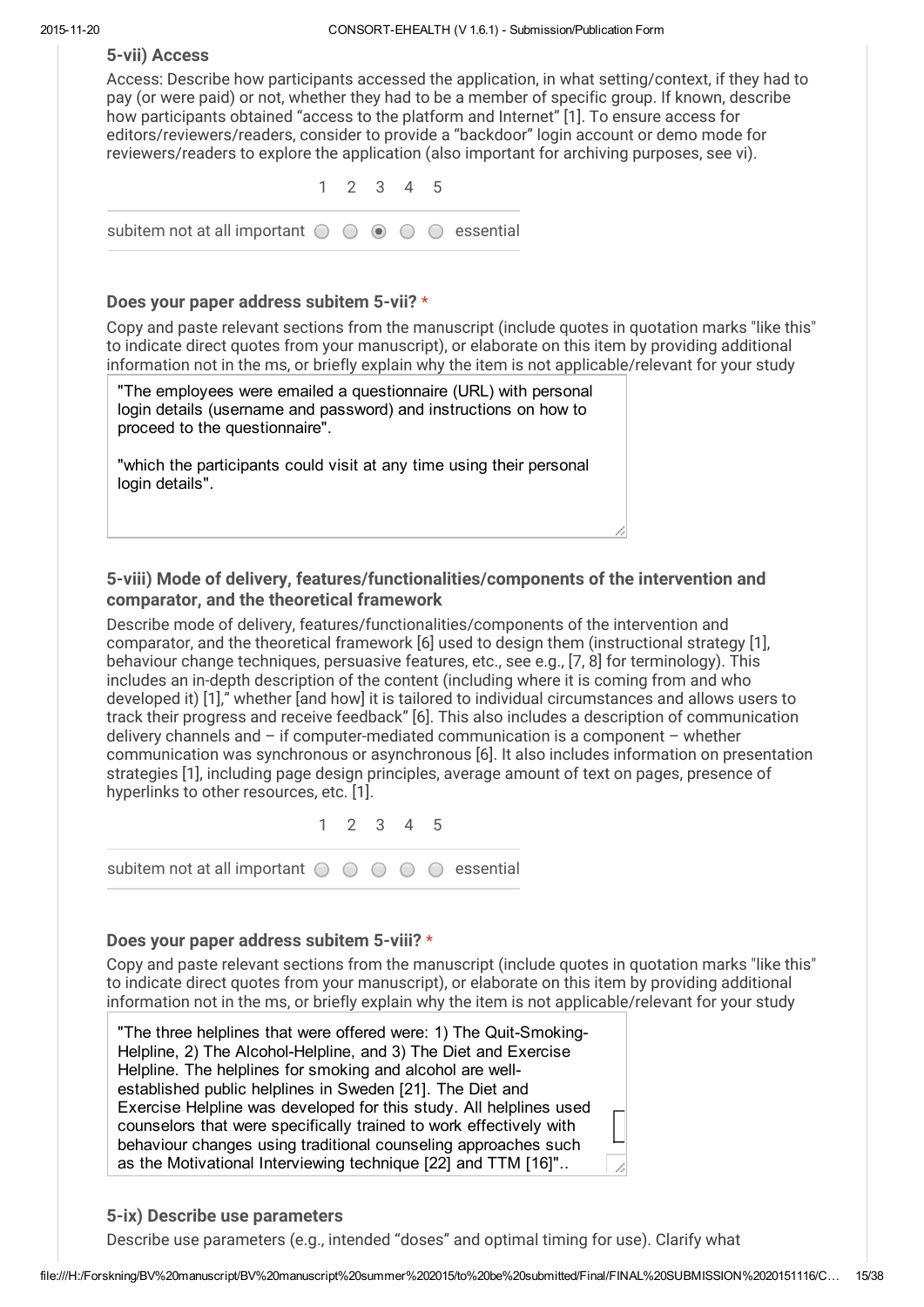#### 20151120 CONSORTEHEALTH (V 1.6.1) Submission/Publication Form

instructions or recommendations were given to the user, e.g., regarding timing, frequency, heaviness of use, if any, or was the intervention used ad libitum.

1 2 3 4 5

|                                                                                               |  | I Z J <del>4</del> J |  |  |
|-----------------------------------------------------------------------------------------------|--|----------------------|--|--|
| subitem not at all important $\bigcirc$ $\bigcirc$ $\bigcirc$ $\bigcirc$ $\bigcirc$ essential |  |                      |  |  |

### Does your paper address subitem 5-ix?

Copy and paste relevant sections from the manuscript (include quotes in quotation marks "like this" to indicate direct quotes from your manuscript), or elaborate on this item by providing additional information not in the ms, or briefly explain why the item is not applicable/relevant for your study

"The interventions, the tailored web-based health feedback (saved on the website) and the telephone coaching services were available during nine months".

The participants could login at any time during this time period.

### 5-x) Clarify the level of human involvement

Clarify the level of human involvement (care providers or health professionals, also technical assistance) in the e-intervention or as co-intervention (detail number and expertise of professionals involved, if any, as well as "type of assistance offered, the timing and frequency of the support, how it is initiated, and the medium by which the assistance is delivered". It may be necessary to distinguish between the level of human involvement required for the trial, and the level of human involvement required for a routine application outside of a RCT setting (discuss under item 21 – generalizability).

|                                                                                               | 1 2 3 4 5 |  |  |
|-----------------------------------------------------------------------------------------------|-----------|--|--|
| subitem not at all important $\bigcirc$ $\bigcirc$ $\bigcirc$ $\bigcirc$ $\bigcirc$ essential |           |  |  |

### Does your paper address subitem 5-x?

Copy and paste relevant sections from the manuscript (include quotes in quotation marks "like this" to indicate direct quotes from your manuscript), or elaborate on this item by providing additional information not in the ms, or briefly explain why the item is not applicable/relevant for your study

| "The questionnaire with tailored web-based feedback was fully<br>automated. The telephone coaching was assisted by trained health<br>counsellors" |  |
|---------------------------------------------------------------------------------------------------------------------------------------------------|--|
|                                                                                                                                                   |  |
|                                                                                                                                                   |  |

### 5-xi) Report any prompts/reminders used

Report any prompts/reminders used: Clarify if there were prompts (letters, emails, phone calls, SMS) to use the application, what triggered them, frequency etc. It may be necessary to distinguish between the level of prompts/reminders required for the trial, and the level of prompts/reminders for a routine application outside of a RCT setting (discuss under item 21 – generalizability).

1 2 3 4 5 subitem not at all important  $\circ \circ \circ \circ \circ$  essential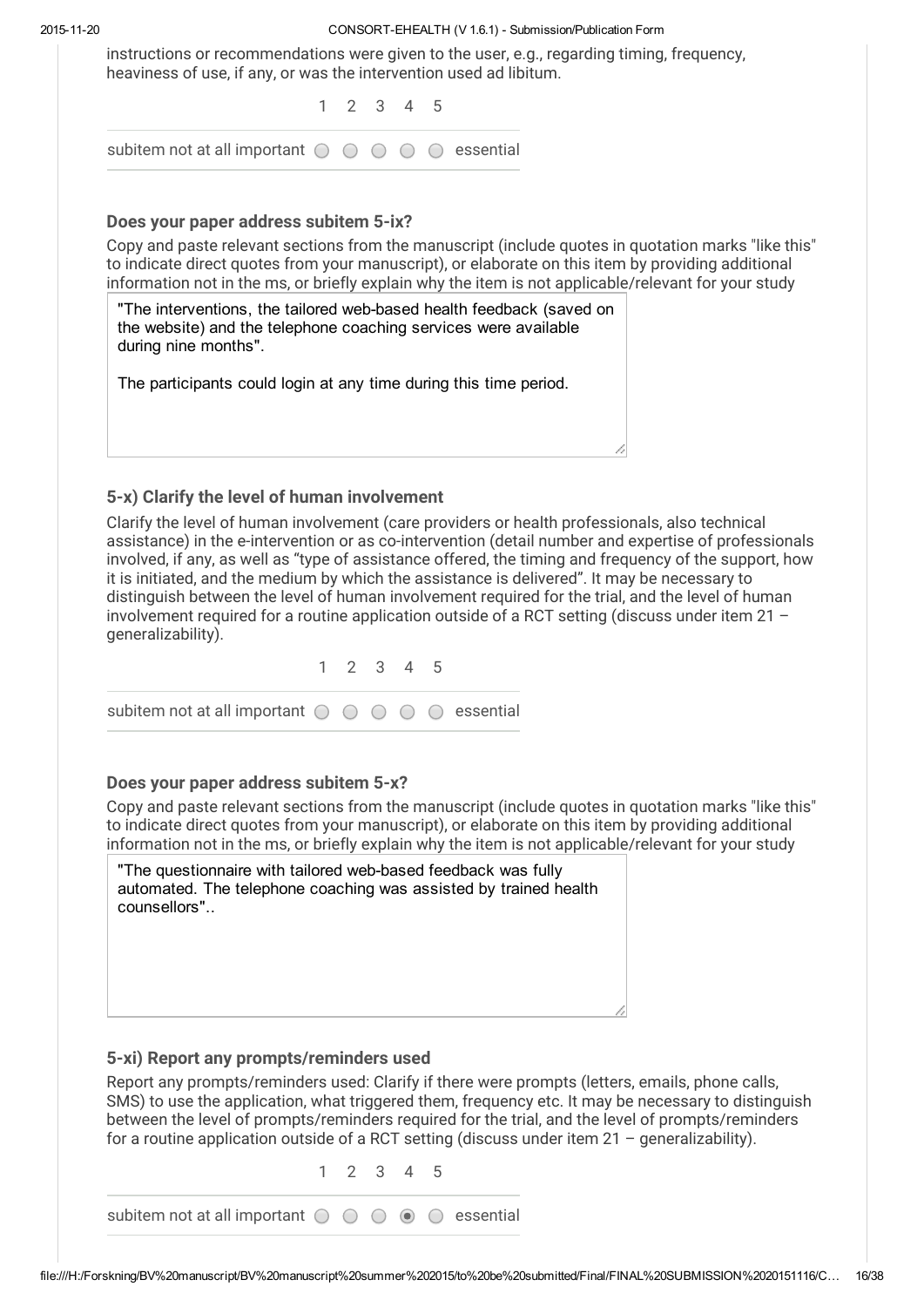#### Does your paper address subitem 5-xi? \*

Copy and paste relevant sections from the manuscript (include quotes in quotation marks "like this" to indicate direct quotes from your manuscript), or elaborate on this item by providing additional information not in the ms, or briefly explain why the item is not applicable/relevant for your study

"Reminders were sent to all non-participants to encourage study participation at baseline and follow-up, which has previously been described [19]".

#### 5-xii) Describe any co-interventions (incl. training/support)

Describe any co-interventions (incl. training/support): Clearly state any interventions that are provided in addition to the targeted eHealth intervention, as ehealth intervention may not be designed as stand-alone intervention. This includes training sessions and support [1]. It may be necessary to distinguish between the level of training required for the trial, and the level of training for a routine application outside of a RCT setting (discuss under item 21 – generalizability.

1 2 3 4 5 subitem not at all important  $\bigcirc$   $\bigcirc$   $\bigcirc$   $\bigcirc$   $\bigcirc$  essential

#### Does your paper address subitem 5-xii? \*

Copy and paste relevant sections from the manuscript (include quotes in quotation marks "like this" to indicate direct quotes from your manuscript), or elaborate on this item by providing additional information not in the ms, or briefly explain why the item is not applicable/relevant for your study

"When the questionnaire URL was emailed, the participants were randomly assigned one of three conditions: A) questionnaire, or B) questionnaire  $+$  tailored web-based health feedback, or C) questionnaire + tailored web-based health feedback + telephone health coaching".

"A helpdesk was administered by the research group and the web company if participants needed any help to access or use the website, or had any questions regarding the content of the

# 6a) Completely defined pre-specified primary and secondary outcome measures, including how and when they were assessed

#### Does your paper address CONSORT subitem 6a? \*

Copy and paste relevant sections from the manuscript (include quotes in quotation marks "like this" to indicate direct quotes from your manuscript), or elaborate on this item by providing additional information not in the ms, or briefly explain why the item is not applicable/relevant for your study

Outcomes were measured at baseline and follow-up. See flowchart.

All outcomes were self-assessed through the web-based questionnaire.

In details, our primary outcome was BMI (kg/m2), computed by dividing the body weight (in kilograms) by the height (in meters)  $s$ s and  $\sim$  secondary outcomes were: eating breakfast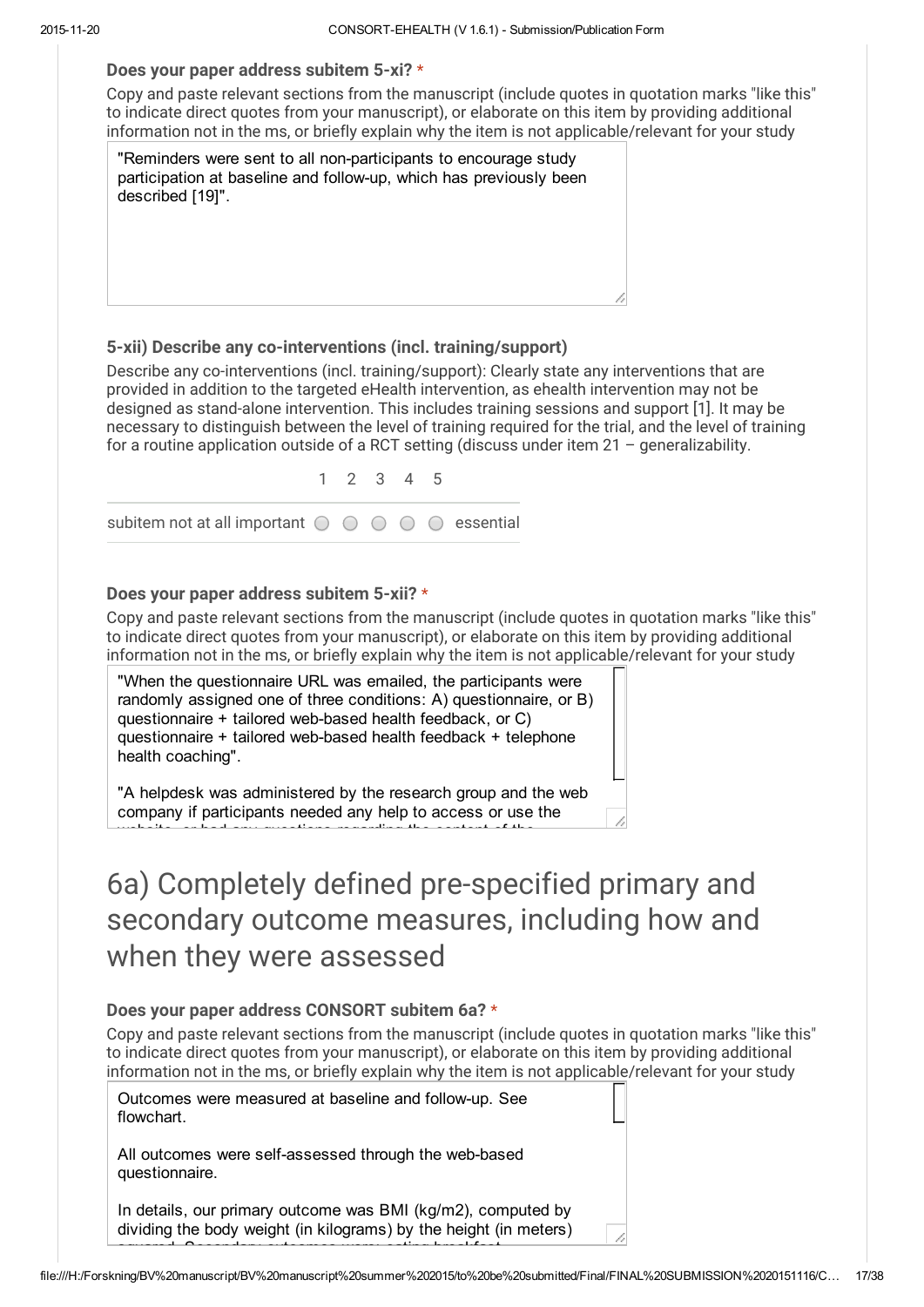6a-i) Online questionnaires: describe if they were validated for online use and apply CHERRIES items to describe how the questionnaires were designed/deployed If outcomes were obtained through online questionnaires, describe if they were validated for online use and apply CHERRIES items to describe how the questionnaires were designed/deployed [9]. 1 2 3 4 5 subitem not at all important  $\bigcirc$   $\bigcirc$   $\bigcirc$   $\bigcirc$   $\bigcirc$  essential

#### Does your paper address subitem 6a-i?

Copy and paste relevant sections from manuscript text<br><del>| interactive virtual food plate developed by the research team to</del>

assess lunch intake, by allowing the participants to complete a typical lunch meal by dragging pictures of food items to a virtual food plate. This interactive food plate has been validated and described previously [14]. Alcohol consumption was studied using the Alcohol Use Disorders Identification Test, AUDIT-C [23] and tobacco use was assessed using validated questionnaires provided by the Quit-Smoking-Helpline (see below). We also inquired about the average numbers of hours per week devoted to house hold activities, as well as leisure time physical activities

### 6a-ii) Describe whether and how "use" (including intensity of use/dosage) was defined/measured/monitored

Describe whether and how "use" (including intensity of use/dosage) was defined/measured/monitored (logins, logfile analysis, etc.). Use/adoption metrics are important process outcomes that should be reported in any ehealth trial.



### Does your paper address subitem 6a-ii?

Copy and paste relevant sections from manuscript text

"We did not track the participants' log ins to the tailored website enclosing the personal health feedback, which would have allowed us to study the participants' use of the website".

### 6a-iii) Describe whether, how, and when qualitative feedback from participants was obtained

Describe whether, how, and when qualitative feedback from participants was obtained (e.g., through emails, feedback forms, interviews, focus groups).

1 2 3 4 5

subitem not at all important  $\circ \circ \circ \circ \circ$  essential

### Does your paper address subitem 6a-iii?

Copy and paste relevant sections from manuscript text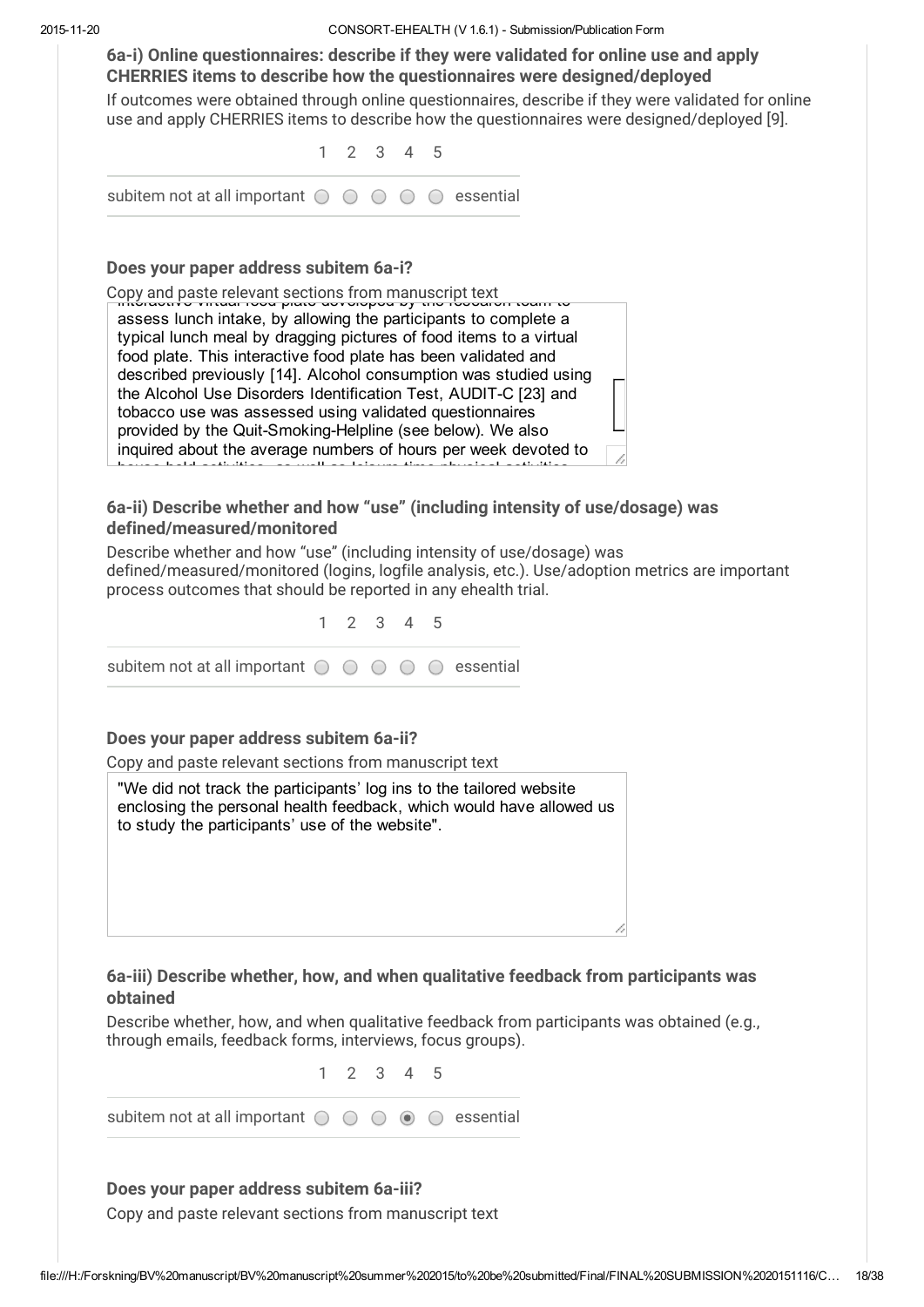The telephone coaching was assisted by trained health counsellors"..

"The participants in group C received telephone coaching in addition to web-based tailored health feedback, if their reported health habits did not meet the national guidelines, or if they reported a motivation or willingness to change health habits (same conditions as for web-based health feedback). If the participants were referred to telephone coaching, they could either leave their

phone number to be dialed (reactive help) by the telephone

# 6b) Any changes to trial outcomes after the trial commenced, with reasons

### Does your paper address CONSORT subitem 6b? \*

Copy and paste relevant sections from the manuscript (include quotes in quotation marks "like this" to indicate direct quotes from your manuscript), or elaborate on this item by providing additional information not in the ms, or briefly explain why the item is not applicable/relevant for your study

No changes were made after the trial commenced.

# 7a) How sample size was determined

NPT: When applicable, details of whether and how the clustering by care provides or centers was addressed

### 7a-i) Describe whether and how expected attrition was taken into account when calculating the sample size

Describe whether and how expected attrition was taken into account when calculating the sample size.

1 2 3 4 5 subitem not at all important  $\bigcirc$   $\bigcirc$   $\bigcirc$   $\bigcirc$   $\bigcirc$  essential

### Does your paper address subitem 7a-i?

Copy and paste relevant sections from manuscript title (include quotes in quotation marks "like this" to indicate direct quotes from your manuscript), or elaborate on this item by providing additional information not in the ms, or briefly explain why the item is not applicable/relevant for your study

Sample size was computed in order to detect a pre-specified effect size delta (computed as [largest\_mean - smallest\_mean]/sigma) equal to 0.3 on the main outcome, BMI, in our main analysis (ANOVA), with a power higher than 80%, and assuming that 80% of the subjects involved would have withdrawn from the study. We have verified that the chosen sample size ensures adequate power (>80%) also in the secondary outcomes in the main analyses.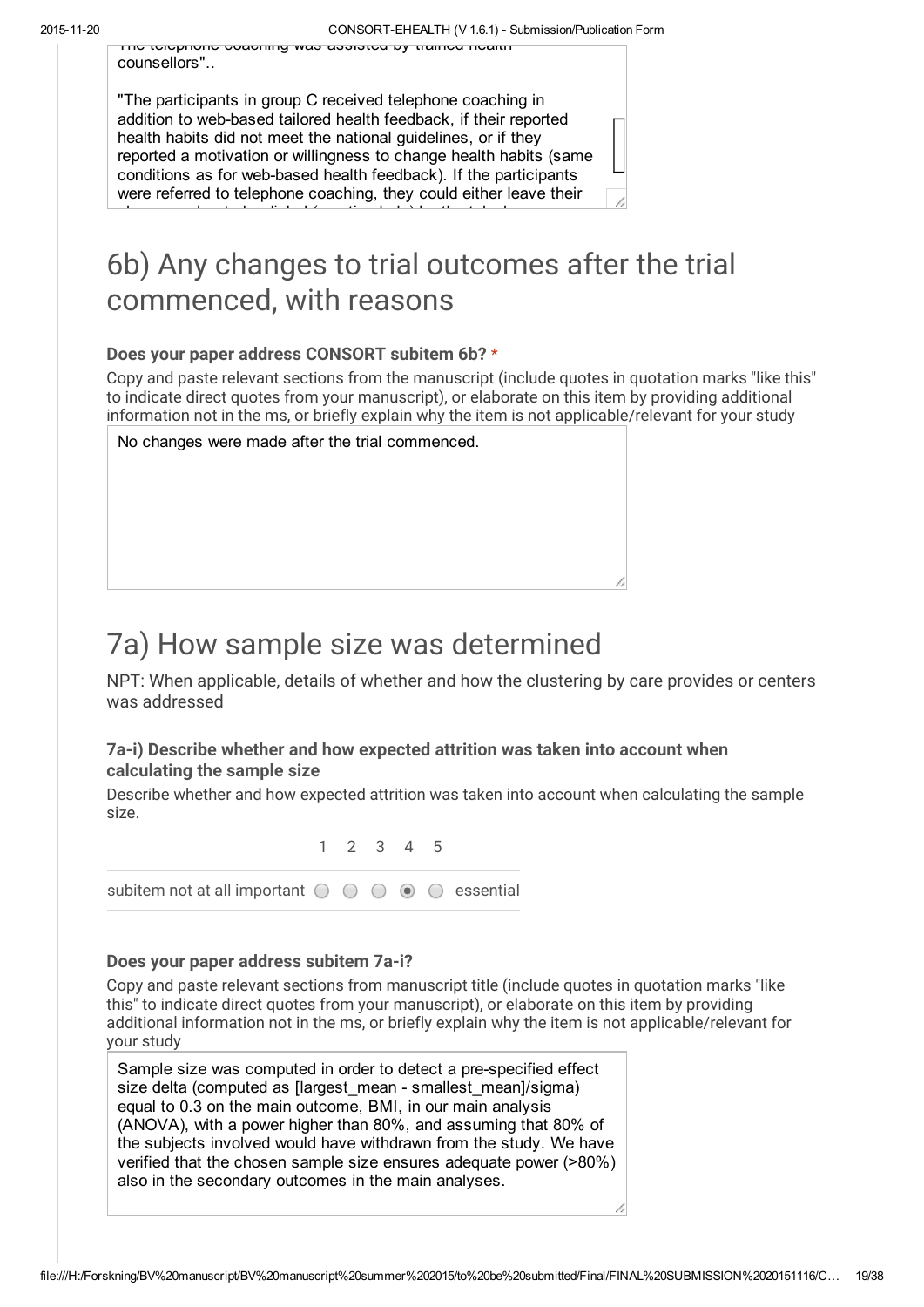# 7b) When applicable, explanation of any interim analyses and stopping guidelines

### Does your paper address CONSORT subitem 7b? \*

Copy and paste relevant sections from the manuscript (include quotes in quotation marks "like this" to indicate direct quotes from your manuscript), or elaborate on this item by providing additional information not in the ms, or briefly explain why the item is not applicable/relevant for your study

| N/A |  |  |
|-----|--|--|
|     |  |  |
|     |  |  |
|     |  |  |
|     |  |  |
|     |  |  |

# 8a) Method used to generate the random allocation sequence

NPT: When applicable, how care providers were allocated to each trial group

### Does your paper address CONSORT subitem 8a? \*

Copy and paste relevant sections from the manuscript (include quotes in quotation marks "like this" to indicate direct quotes from your manuscript), or elaborate on this item by providing additional information not in the ms, or briefly explain why the item is not applicable/relevant for your study

"All employees with an email address were eligible for the study. The participant lists was given to the web company, which was responsible for distributing the questionnaires. Randomization lists were automatically created by the web company prior to distributing the questionnaire URL".

# 8b) Type of randomisation; details of any restriction (such as blocking and block size)

### Does your paper address CONSORT subitem 8b? \*

Copy and paste relevant sections from the manuscript (include quotes in quotation marks "like this" to indicate direct quotes from your manuscript), or elaborate on this item by providing additional information not in the ms, or briefly explain why the item is not applicable/relevant for your study

Within each company, simple 1:1:1 randomization was performed with no stratification or blocking.

# 9) Mechanism used to implement the random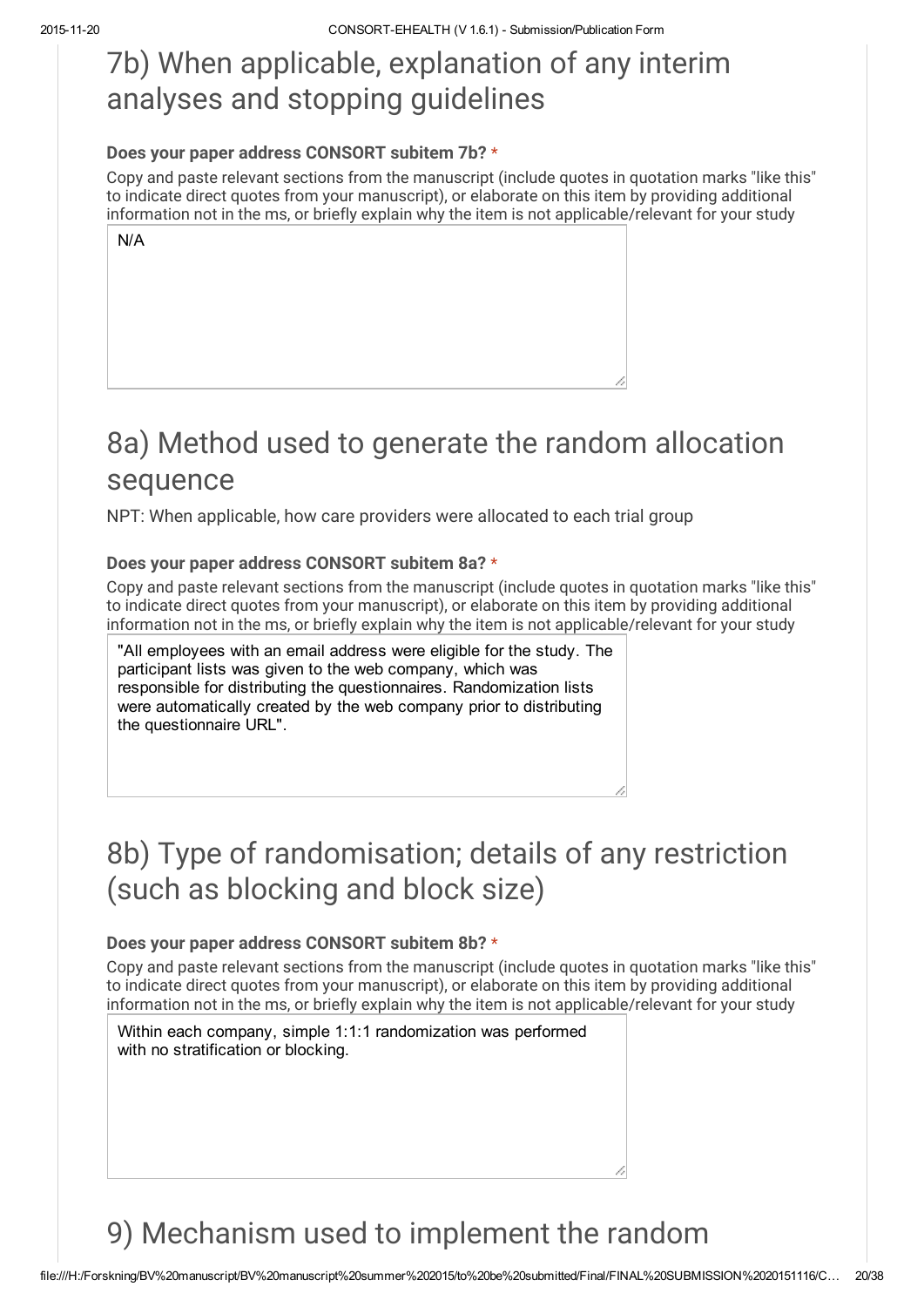allocation sequence (such as sequentially numbered containers), describing any steps taken to conceal the sequence until interventions were assigned

#### Does your paper address CONSORT subitem 9? \*

Copy and paste relevant sections from the manuscript (include quotes in quotation marks "like this" to indicate direct quotes from your manuscript), or elaborate on this item by providing additional information not in the ms, or briefly explain why the item is not applicable/relevant for your study

"Randomization lists were automatically created by the web company prior to distributing the questionnaire URL"

# 10) Who generated the random allocation sequence, who enrolled participants, and who assigned participants to interventions

### Does your paper address CONSORT subitem 10? \*

Copy and paste relevant sections from the manuscript (include quotes in quotation marks "like this" to indicate direct quotes from your manuscript), or elaborate on this item by providing additional information not in the ms, or briefly explain why the item is not applicable/relevant for your study

"Randomization lists were automatically created by the web company prior to distributing the questionnaire URL"

"The company Netsurvey AB was responsible for randomization".

See: http://www.netsurvey.se/en/ for company information.

# 11a) If done, who was blinded after assignment to interventions (for example, participants, care providers, those assessing outcomes) and how

NPT: Whether or not administering co-interventions were blinded to group assignment

### 11a-i) Specify who was blinded, and who wasn't

Specify who was blinded, and who wasn't. Usually, in web-based trials it is not possible to blind the participants [1, 3] (this should be clearly acknowledged), but it may be possible to blind outcome assessors, those doing data analysis or those administering co-interventions (if any).

1 2 3 4 5

subitem not at all important  $\circ \circ \circ \circ \circ$  essential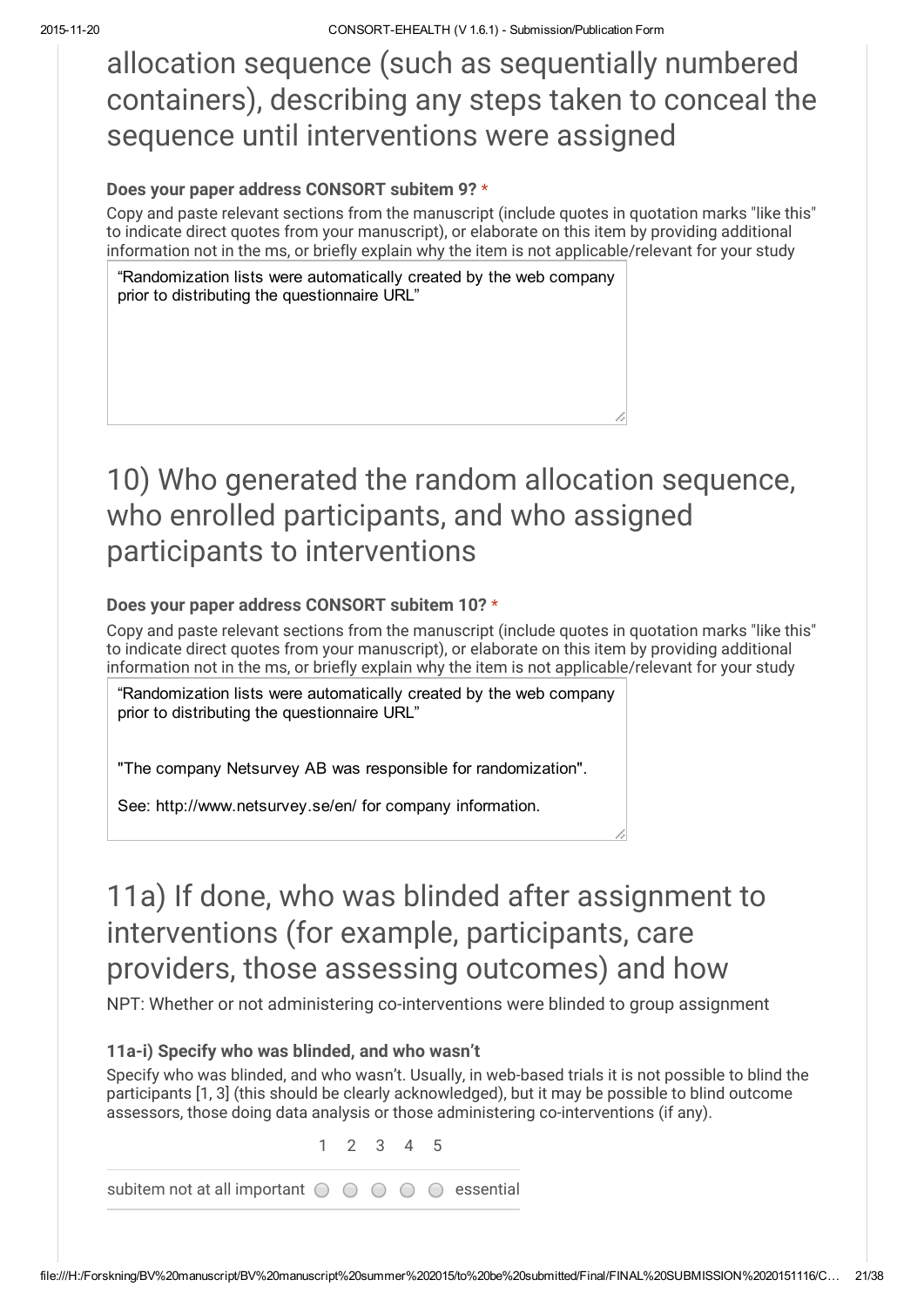#### Does your paper address subitem 11a-i? \*

Copy and paste relevant sections from the manuscript (include quotes in quotation marks "like this" to indicate direct quotes from your manuscript), or elaborate on this item by providing additional information not in the ms, or briefly explain why the item is not applicable/relevant for your study

After assignment to the interventions, the participants were blinded to the interventions (A, B, C).

#### 11a-ii) Discuss e.g., whether participants knew which intervention was the "intervention of interest" and which one was the "comparator"

Informed consent procedures (4a-ii) can create biases and certain expectations - discuss e.g., whether participants knew which intervention was the "intervention of interest" and which one was the "comparator".



### Does your paper address subitem 11a-ii?

Copy and paste relevant sections from the manuscript (include quotes in quotation marks "like this" to indicate direct quotes from your manuscript), or elaborate on this item by providing additional information not in the ms, or briefly explain why the item is not applicable/relevant for your study

The particpants did not know about the different interventions when they started the study.

All participants received intervention C at follow-up - to meet the requirements by The Ethics Committee of the Karolinska Institutet, Stockholm, Sweden.

# 11b) If relevant, description of the similarity of interventions

(this item is usually not relevant for ehealth trials as it refers to similarity of a placebo or sham intervention to a active medication/intervention)

### Does your paper address CONSORT subitem 11b? \*

| N/A |  |  |  |
|-----|--|--|--|
|     |  |  |  |
|     |  |  |  |
|     |  |  |  |
|     |  |  |  |
|     |  |  |  |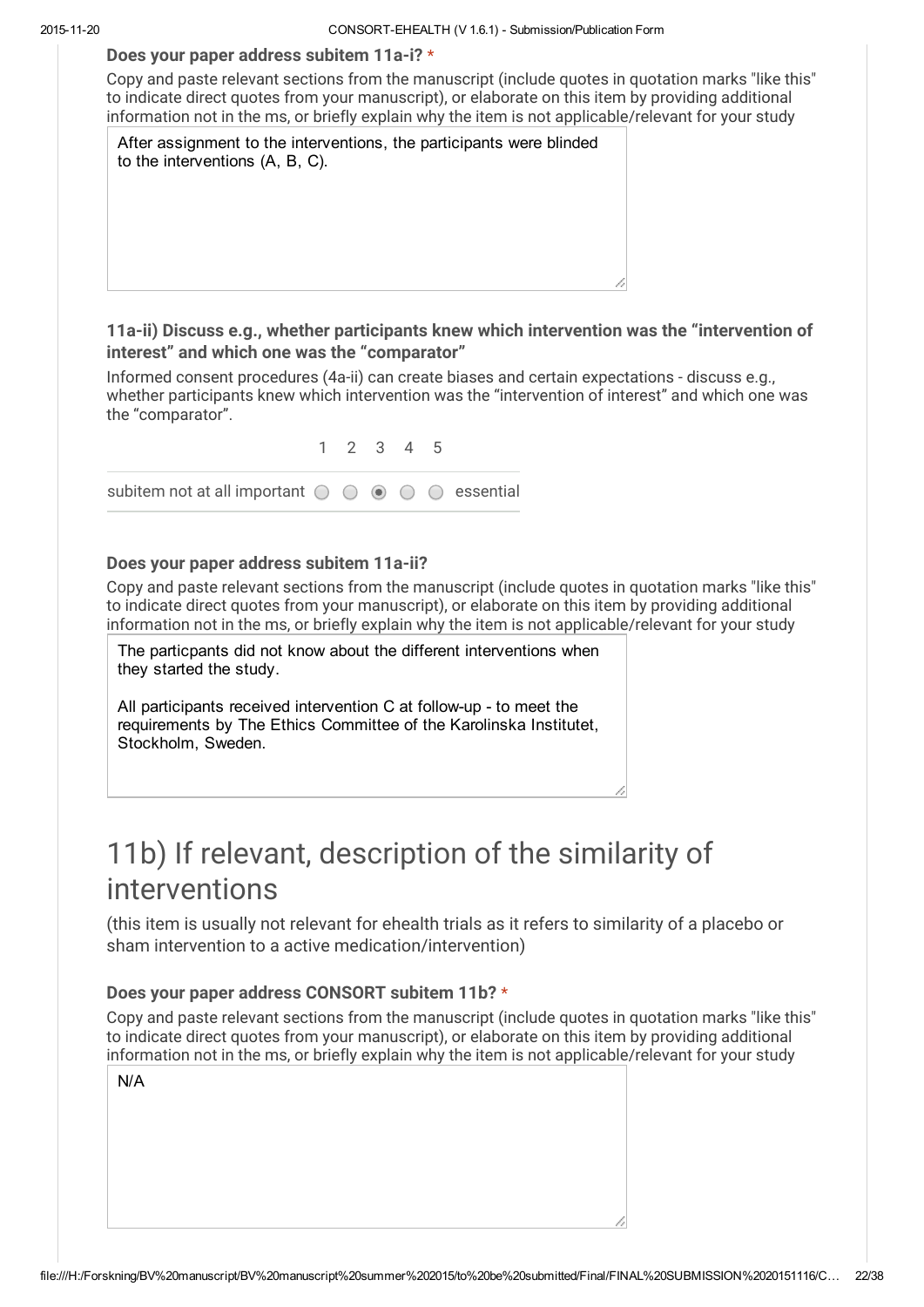# 12a) Statistical methods used to compare groups for primary and secondary outcomes

NPT: When applicable, details of whether and how the clustering by care providers or centers was addressed

#### Does your paper address CONSORT subitem 12a? \*

Copy and paste relevant sections from the manuscript (include quotes in quotation marks "like this" to indicate direct quotes from your manuscript), or elaborate on this item by providing additional information not in the ms, or briefly explain why the item is not applicable/relevant for your study

We studied if differences in participants' reported health habits at baseline and followup varied across the three groups (A vs. B vs. C). Chi-square tests were performed to study possible differences in categorical variables, and ANOVA (or Kruskal Wallis) for continuous variables.

Generalized Estimating Equation (GEE) regression models  $\ell$  and agent for sex and agent to study specific to study specific to study specific

### 12a-i) Imputation techniques to deal with attrition / missing values

Imputation techniques to deal with attrition / missing values: Not all participants will use the intervention/comparator as intended and attrition is typically high in ehealth trials. Specify how participants who did not use the application or dropped out from the trial were treated in the statistical analysis (a complete case analysis is strongly discouraged, and simple imputation techniques such as LOCF may also be problematic [4]).

1 2 3 4 5 subitem not at all important  $\bigcirc$   $\bigcirc$   $\circ$   $\bigcirc$   $\bigcirc$  essential

#### Does your paper address subitem 12a-i? \*

Copy and paste relevant sections from the manuscript (include quotes in quotation marks "like this" to indicate direct quotes from your manuscript), or elaborate on this item by providing additional information not in the ms, or briefly explain why the item is not applicable/relevant for your study

"Only those who participated at both baseline and follow-up were considered for analyses".

# 12b) Methods for additional analyses, such as subgroup analyses and adjusted analyses

### Does your paper address CONSORT subitem 12b? \*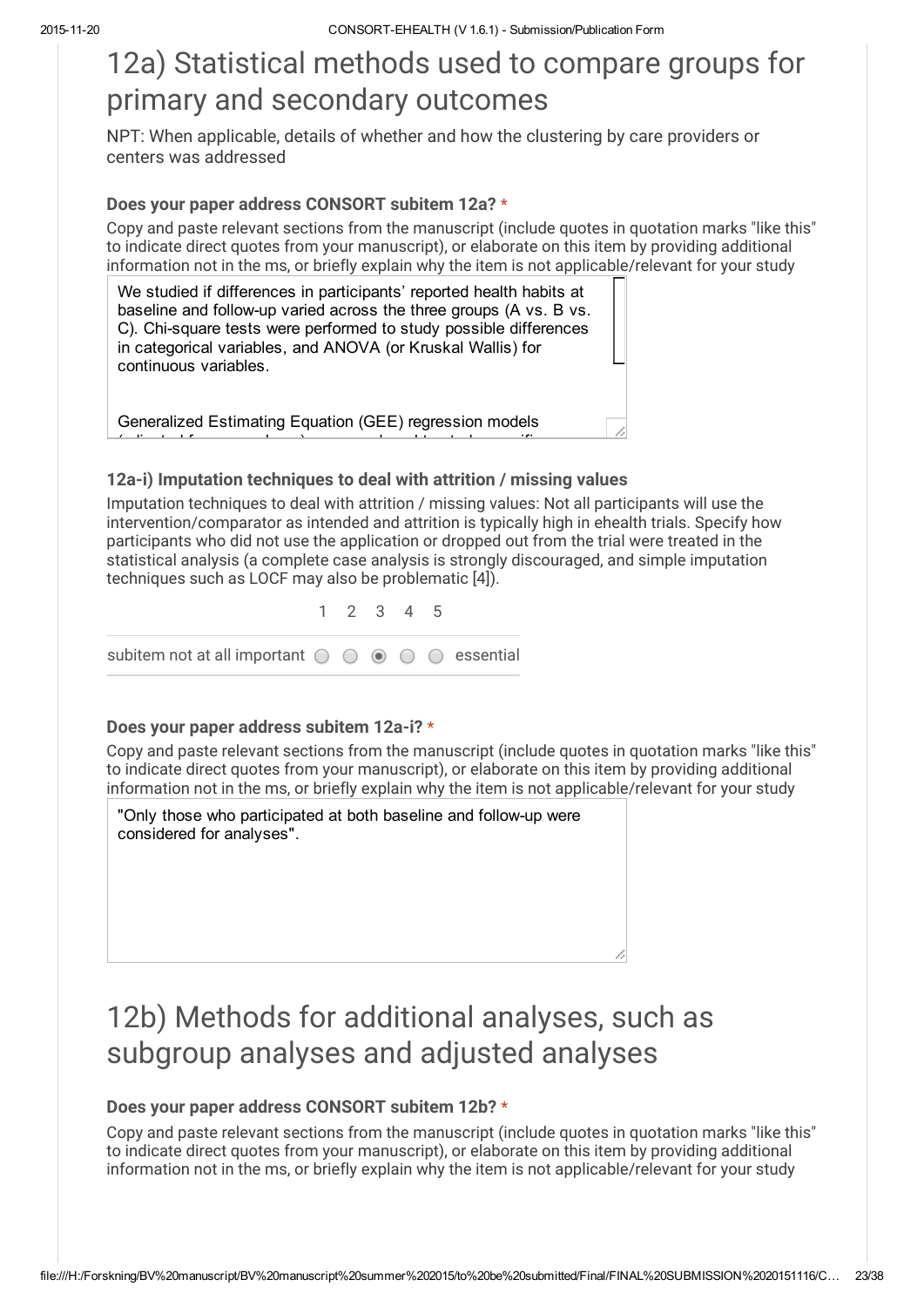see 12 a

X26) REB/IRB Approval and Ethical Considerations [recommended as subheading under "Methods"] (not a CONSORT item)

### X26-i) Comment on ethics committee approval

1 2 3 4 5

subitem not at all important  $\circ \circ \circ \circ \circ \bullet$  essential

### Does your paper address subitem X26-i?

Copy and paste relevant sections from the manuscript (include quotes in quotation marks "like this" to indicate direct quotes from your manuscript), or elaborate on this item by providing additional information not in the ms, or briefly explain why the item is not applicable/relevant for your study

| "The Ethics Committee of the Karolinska Institutet, Stockholm,<br>Sweden, approved the study". |
|------------------------------------------------------------------------------------------------|
|                                                                                                |
|                                                                                                |
|                                                                                                |
|                                                                                                |

### x26-ii) Outline informed consent procedures

Outline informed consent procedures e.g., if consent was obtained offline or online (how? Checkbox, etc.?), and what information was provided (see 4a-ii). See [6] for some items to be included in informed consent documents.



### Does your paper address subitem X26-ii?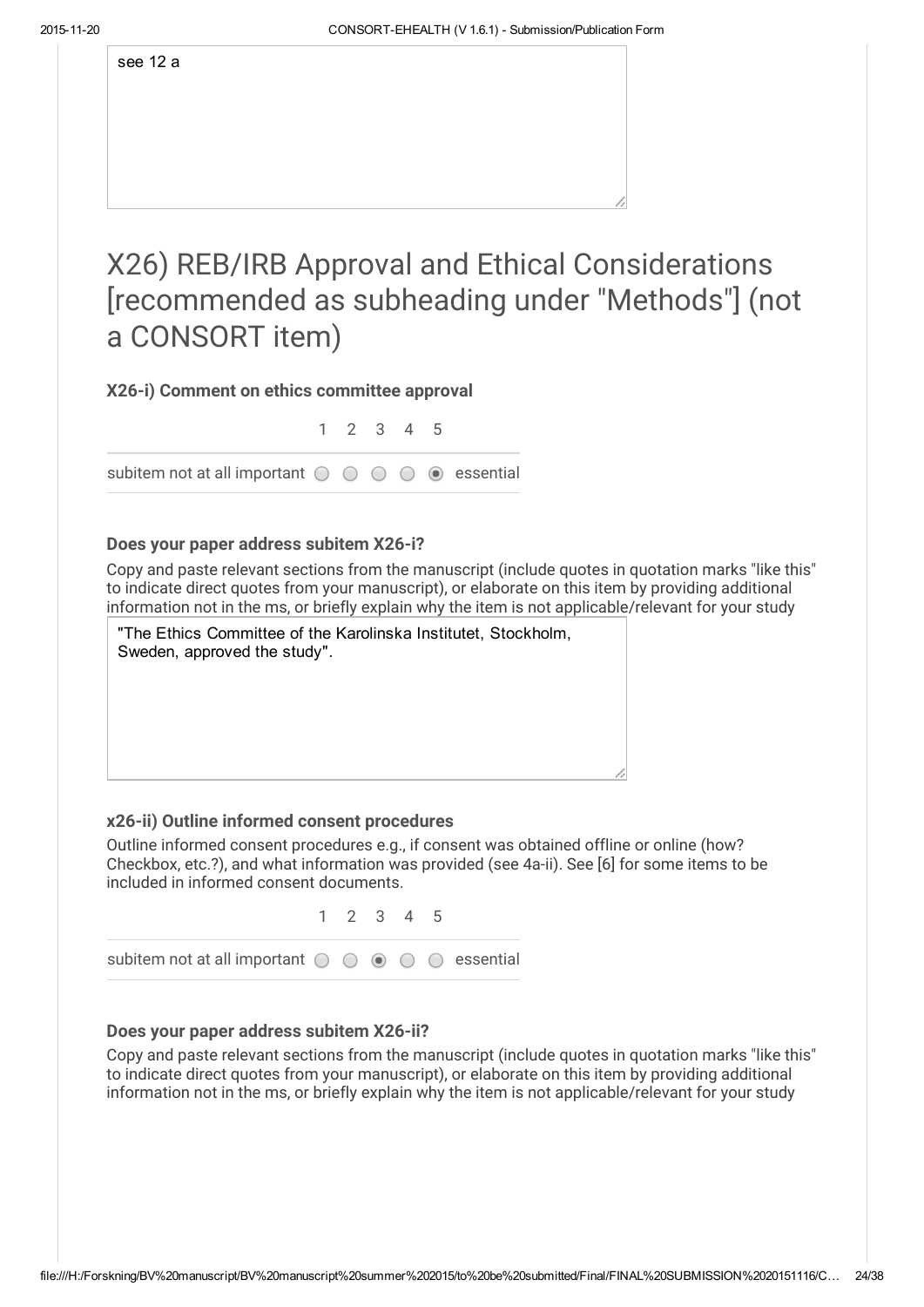| "Participant information and informed consent documentation were<br>given online by the participants' as part of the welcome and<br>information letter provided in the starting procedure of the<br>questionnaire". |  |
|---------------------------------------------------------------------------------------------------------------------------------------------------------------------------------------------------------------------|--|
|                                                                                                                                                                                                                     |  |
| X26-iii) Safety and security procedures                                                                                                                                                                             |  |
| Safety and security procedures, incl. privacy considerations, and any steps taken to reduce the<br>likelihood or detection of harm (e.g., education and training, availability of a hotline)                        |  |

1 2 3 4 5 subitem not at all important  $\bigcirc$   $\bigcirc$   $\bigcirc$   $\bigcirc$   $\bigcirc$  essential

### Does your paper address subitem X26-iii?

Copy and paste relevant sections from the manuscript (include quotes in quotation marks "like this" to indicate direct quotes from your manuscript), or elaborate on this item by providing additional information not in the ms, or briefly explain why the item is not applicable/relevant for your study

"The employees were emailed a questionnaire (URL) with personal login details (username and password)"

"A helpdesk was administered by the research group and the web company if participants needed any help to access or use the website, or had any questions regarding the content of the feedback".

### RESULTS

# 13a) For each group, the numbers of participants who were randomly assigned, received intended treatment, and were analysed for the primary outcome

NPT: The number of care providers or centers performing the intervention in each group and the number of patients treated by each care provider in each center

### Does your paper address CONSORT subitem 13a? \*

Copy and paste relevant sections from the manuscript (include quotes in quotation marks "like this" to indicate direct quotes from your manuscript), or elaborate on this item by providing additional information not in the ms, or briefly explain why the item is not applicable/relevant for your study

They were randomly assigned either a: A) questionnaire (498 answered,  $40\%$ ), or B) questionnaire  $+$  tailored web-based health feedback (482 answered, 37%), or C) questionnaire + tailored webbased health feedback + telephone coaching (493 answered, 37%).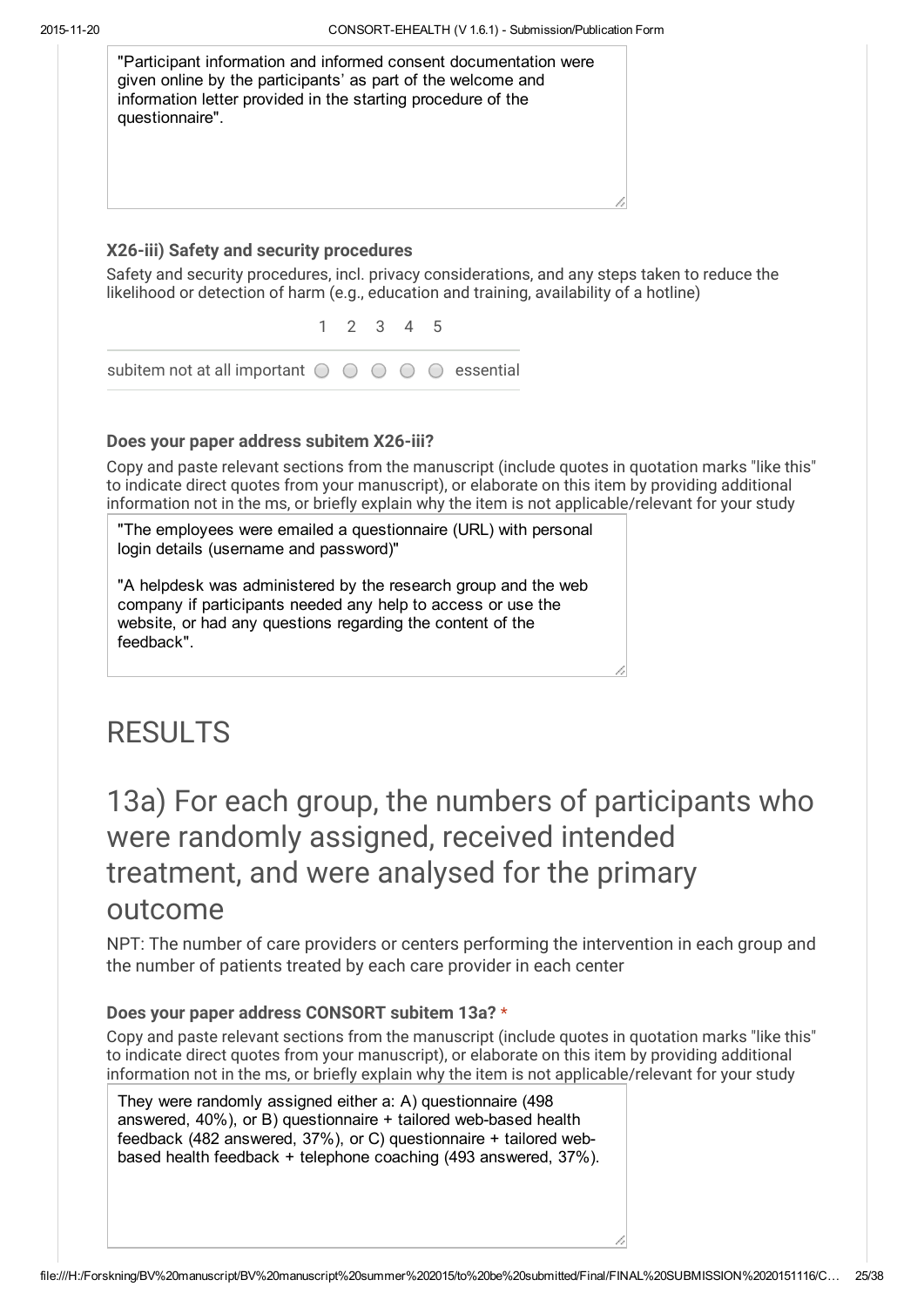# 13b) For each group, losses and exclusions after randomisation, together with reasons

### Does your paper address CONSORT subitem 13b? (NOTE: Preferably, this is shown in a CONSORT flow diagram) \*

Copy and paste relevant sections from the manuscript (include quotes in quotation marks "like this" to indicate direct quotes from your manuscript), or elaborate on this item by providing additional information not in the ms, or briefly explain why the item is not applicable/relevant for your study

| N/A                                                                                           |  |
|-----------------------------------------------------------------------------------------------|--|
| "Only those who participated at both baseline and follow-up were<br>considered for analyses". |  |
|                                                                                               |  |

### 13b-i) Attrition diagram

Strongly recommended: An attrition diagram (e.g., proportion of participants still logging in or using the intervention/comparator in each group plotted over time, similar to a survival curve) or other figures or tables demonstrating usage/dose/engagement.

|                                                                                            | 1 2 3 4 5 |  |  |
|--------------------------------------------------------------------------------------------|-----------|--|--|
| subitem not at all important $\bigcirc$ $\bigcirc$ $\circ$ $\bigcirc$ $\bigcirc$ essential |           |  |  |

### Does your paper address subitem 13b-i?

Copy and paste relevant sections from the manuscript or cite the figure number if applicable (include quotes in quotation marks "like this" to indicate direct quotes from your manuscript), or elaborate on this item by providing additional information not in the ms, or briefly explain why the item is not applicable/relevant for your study

considered for analyses".

"We have previously presented results on response rate in the present study, suggesting that the overall response rate may be vulnerable to specific occupational groups with less screen time, season of study, and the possibility to participate during work hours [19]".

See: Svensson et al. The effect of reminders in a web-based

# 14a) Dates defining the periods of recruitment and follow-up

### Does your paper address CONSORT subitem 14a? \*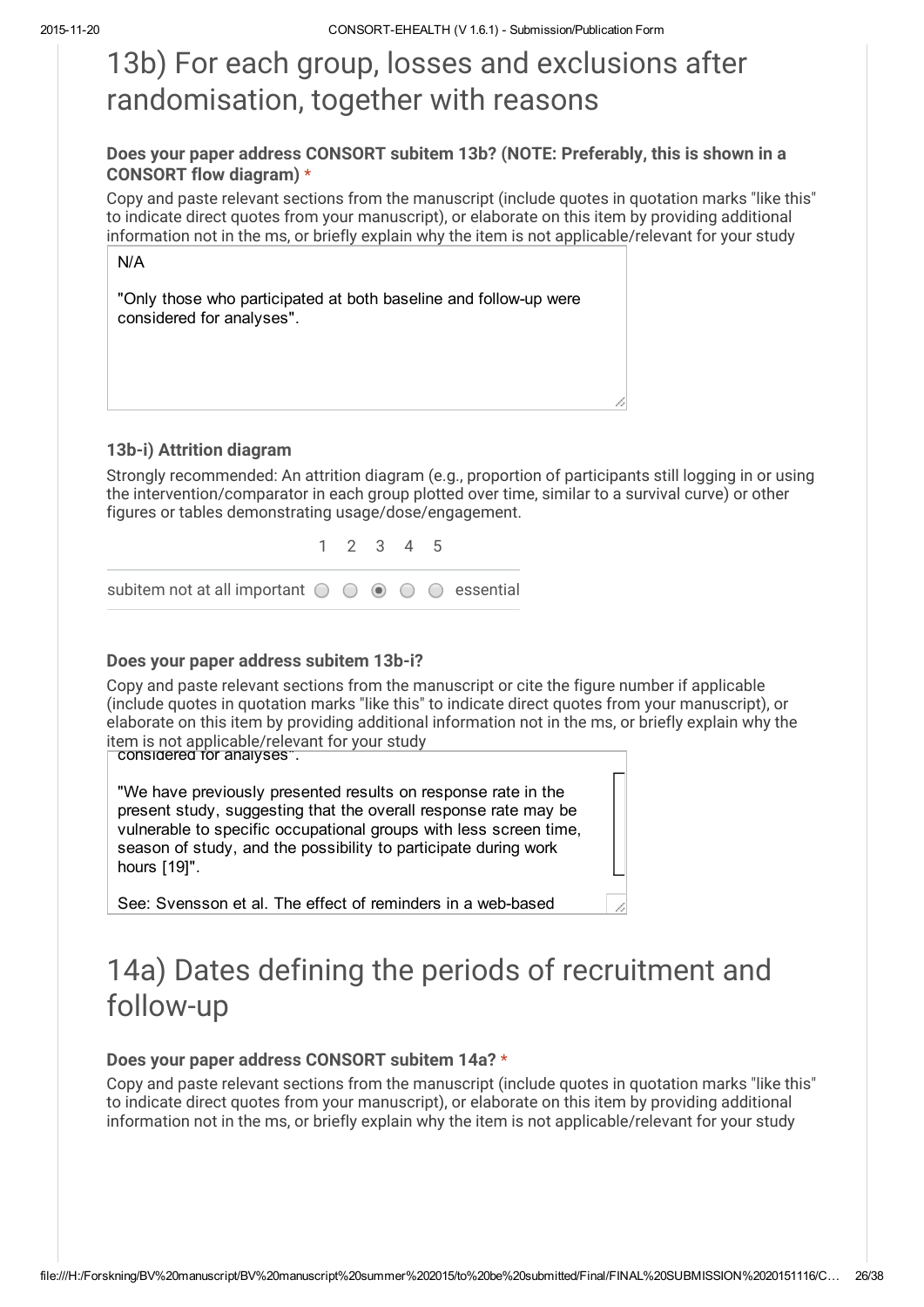

### Does your paper address subitem 14a-i?

Copy and paste relevant sections from the manuscript (include quotes in quotation marks "like this" to indicate direct quotes from your manuscript), or elaborate on this item by providing additional information not in the ms, or briefly explain why the item is not applicable/relevant for your study

| N/A. |  |  |
|------|--|--|
|      |  |  |
|      |  |  |
|      |  |  |
|      |  |  |
|      |  |  |

# 14b) Why the trial ended or was stopped (early)

### Does your paper address CONSORT subitem 14b? \*

Copy and paste relevant sections from the manuscript (include quotes in quotation marks "like this" to indicate direct quotes from your manuscript), or elaborate on this item by providing additional information not in the ms, or briefly explain why the item is not applicable/relevant for your study

N/A.

# 15) A table showing baseline demographic and clinical characteristics for each group

NPT: When applicable, a description of care providers (case volume, qualification, expertise, etc.) and centers (volume) in each group

### Does your paper address CONSORT subitem 15? \*

Copy and paste relevant sections from the manuscript (include quotes in quotation marks "like this"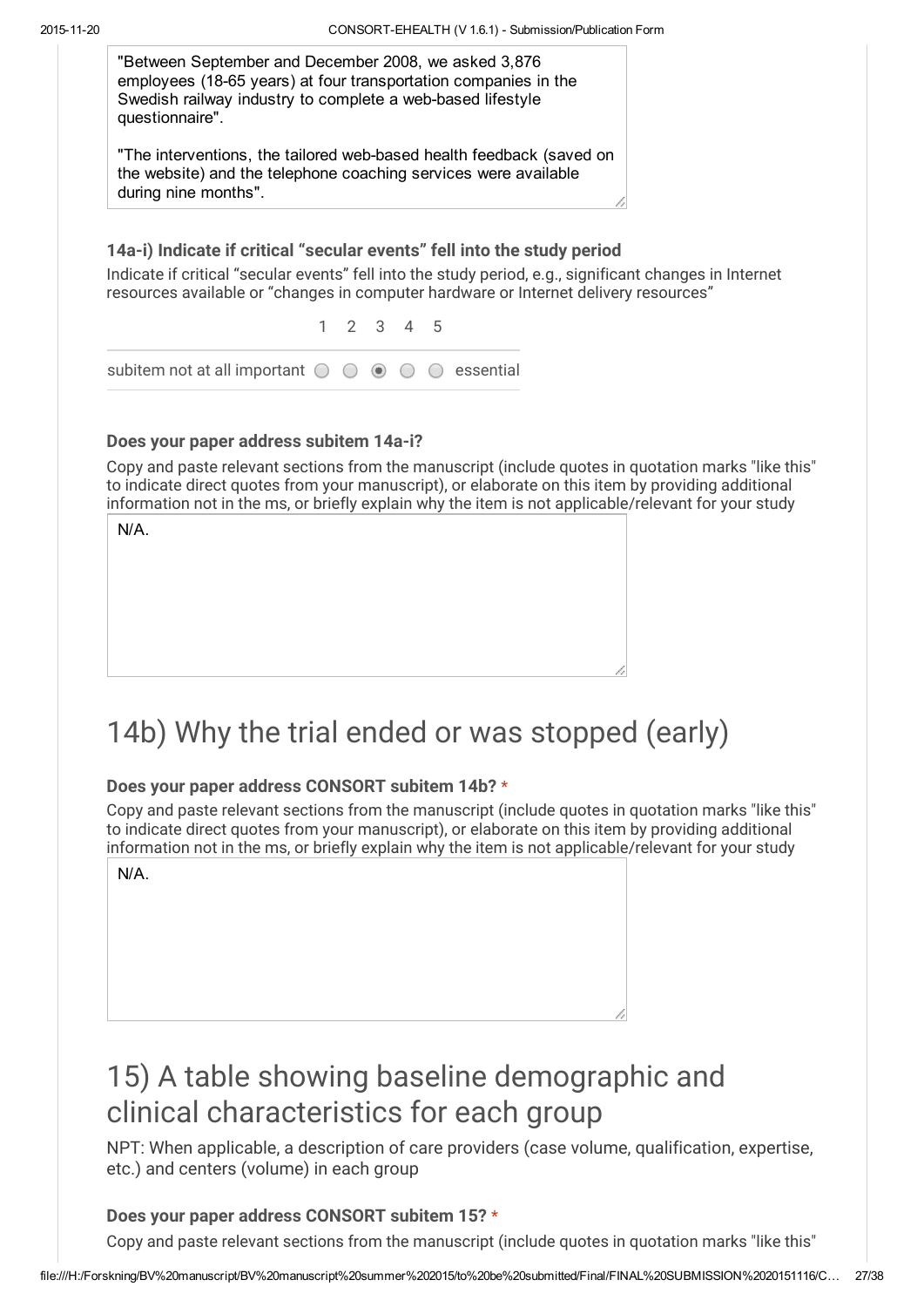to indicate direct quotes from your manuscript), or elaborate on this item by providing additional information not in the ms, or briefly explain why the item is not applicable/relevant for your study

| Table 1 provides demographic and basic characteristics. |  |
|---------------------------------------------------------|--|
|                                                         |  |
|                                                         |  |
|                                                         |  |
|                                                         |  |
|                                                         |  |
|                                                         |  |

### 15-i) Report demographics associated with digital divide issues

In ehealth trials it is particularly important to report demographics associated with digital divide issues, such as age, education, gender, social-economic status, computer/Internet/ehealth literacy of the participants, if known.

|                                                                                               |  | 1 2 3 4 5 |  |  |
|-----------------------------------------------------------------------------------------------|--|-----------|--|--|
| subitem not at all important $\bigcirc$ $\bigcirc$ $\bigcirc$ $\bigcirc$ $\bigcirc$ essential |  |           |  |  |

#### Does your paper address subitem 15-i? \*

Copy and paste relevant sections from the manuscript (include quotes in quotation marks "like this" to indicate direct quotes from your manuscript), or elaborate on this item by providing additional information not in the ms, or briefly explain why the item is not applicable/relevant for your study

Yes. Table 1 provides demographic and basic characteristics related to this subitem.

# 16) For each group, number of participants (denominator) included in each analysis and whether the analysis was by original assigned groups

### 16-i) Report multiple "denominators" and provide definitions

Report multiple "denominators" and provide definitions: Report N's (and effect sizes) "across a range of study participation [and use] thresholds" [1], e.g., N exposed, N consented, N used more than x times, N used more than y weeks, N participants "used" the intervention/comparator at specific pre-defined time points of interest (in absolute and relative numbers per group). Always clearly define "use" of the intervention.

1 2 3 4 5

subitem not at all important  $\bigcirc$   $\bigcirc$   $\bigcirc$   $\bigcirc$   $\bigcirc$  essential

#### Does your paper address subitem 16-i? \*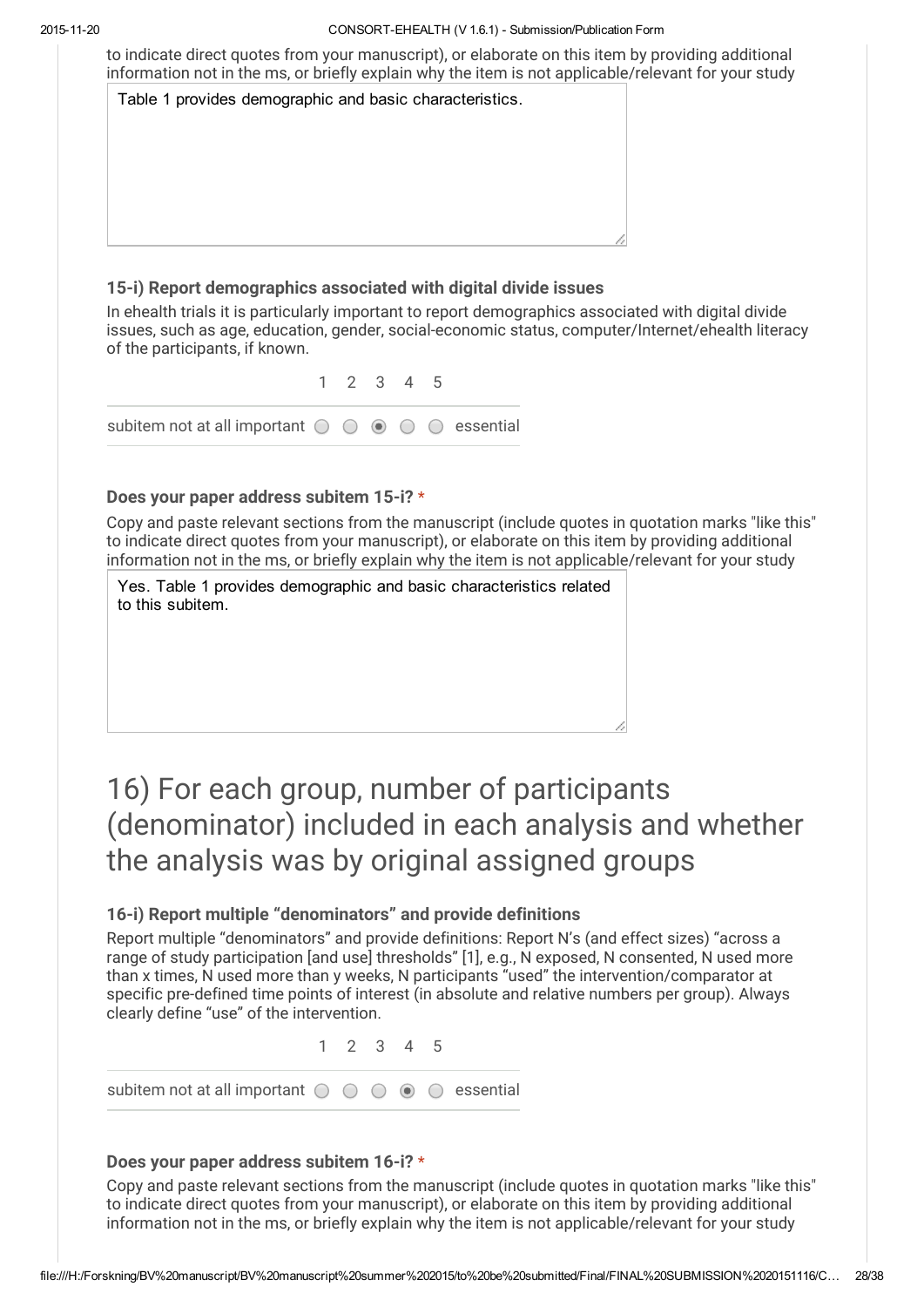""Among the 981 employees who participated at both baseline and follow-up, 357 (36.4%) represented group A, 301 (30.7%) group B and 324 (33%) group C"..

"Upon referral, 173 (53%), 23 (7%), and 19 (6%) participants reported a wish to be dialed by, or to dial themselves to the Diet and Exercise Helpline, the Quit-Smoking-Helpline, and the Alcohol-Helpline, respectively. Out of these, 77 (45%) participants left their phone numbers to the Diet and Exercise Helpline, 9

1 2 3 4 5

#### 16-ii) Primary analysis should be intent-to-treat

Primary analysis should be intent-to-treat, secondary analyses could include comparing only "users", with the appropriate caveats that this is no longer a randomized sample (see 18-i).

| subitem not at all important $\bigcirc$ $\bigcirc$ $\circ$ $\bigcirc$ $\bigcirc$ essential |  |  |  |
|--------------------------------------------------------------------------------------------|--|--|--|

#### Does your paper address subitem 16-ii?

Copy and paste relevant sections from the manuscript (include quotes in quotation marks "like this" to indicate direct quotes from your manuscript), or elaborate on this item by providing additional information not in the ms, or briefly explain why the item is not applicable/relevant for your study

"Only those who participated at both baseline and followup were considered for analyses".

"We have previously presented results on response rate in the present study, suggesting that the overall response rate may be vulnerable to specific occupational groups with less screen time, season of study, and the possibility to participate during work hours [19]".

# 17a) For each primary and secondary outcome, results for each group, and the estimated effect size and its precision (such as 95% confidence interval)

### Does your paper address CONSORT subitem 17a? \*

Copy and paste relevant sections from the manuscript (include quotes in quotation marks "like this" to indicate direct quotes from your manuscript), or elaborate on this item by providing additional information not in the ms, or briefly explain why the item is not applicable/relevant for your study

| For continuous outcomes, effect sizes were computed in terms of |                          |     |  |  |  |  |
|-----------------------------------------------------------------|--------------------------|-----|--|--|--|--|
| eta-squared. 95% confidence intervals are reported.             |                          |     |  |  |  |  |
| BMI (kg/m2)                                                     | eta-squared: 0.0020762   | 95% |  |  |  |  |
| C.I. (0;0.0100158)                                              |                          |     |  |  |  |  |
| eating breakfast (days/week)                                    | N.A. Kruskal Wallis used |     |  |  |  |  |
| instead of ANOVA                                                |                          |     |  |  |  |  |
| carbohydrates intake (gr/day)                                   | eta-squared: 0.0046229   |     |  |  |  |  |
| 95% C.I. (0;0.0154133)                                          |                          |     |  |  |  |  |
|                                                                 |                          |     |  |  |  |  |

### 17a-i) Presentation of process outcomes such as metrics of use and intensity of use

In addition to primary/secondary (clinical) outcomes, the presentation of process outcomes such as metrics of use and intensity of use (dose, exposure) and their operational definitions is critical. This does not only refer to metrics of attrition (13-b) (often a binary variable), but also to more continuous exposure metrics such as "average session length". These must be accompanied by a technical description how a metric like a "session" is defined (e.g., timeout after idle time) [1] (report under item 6a).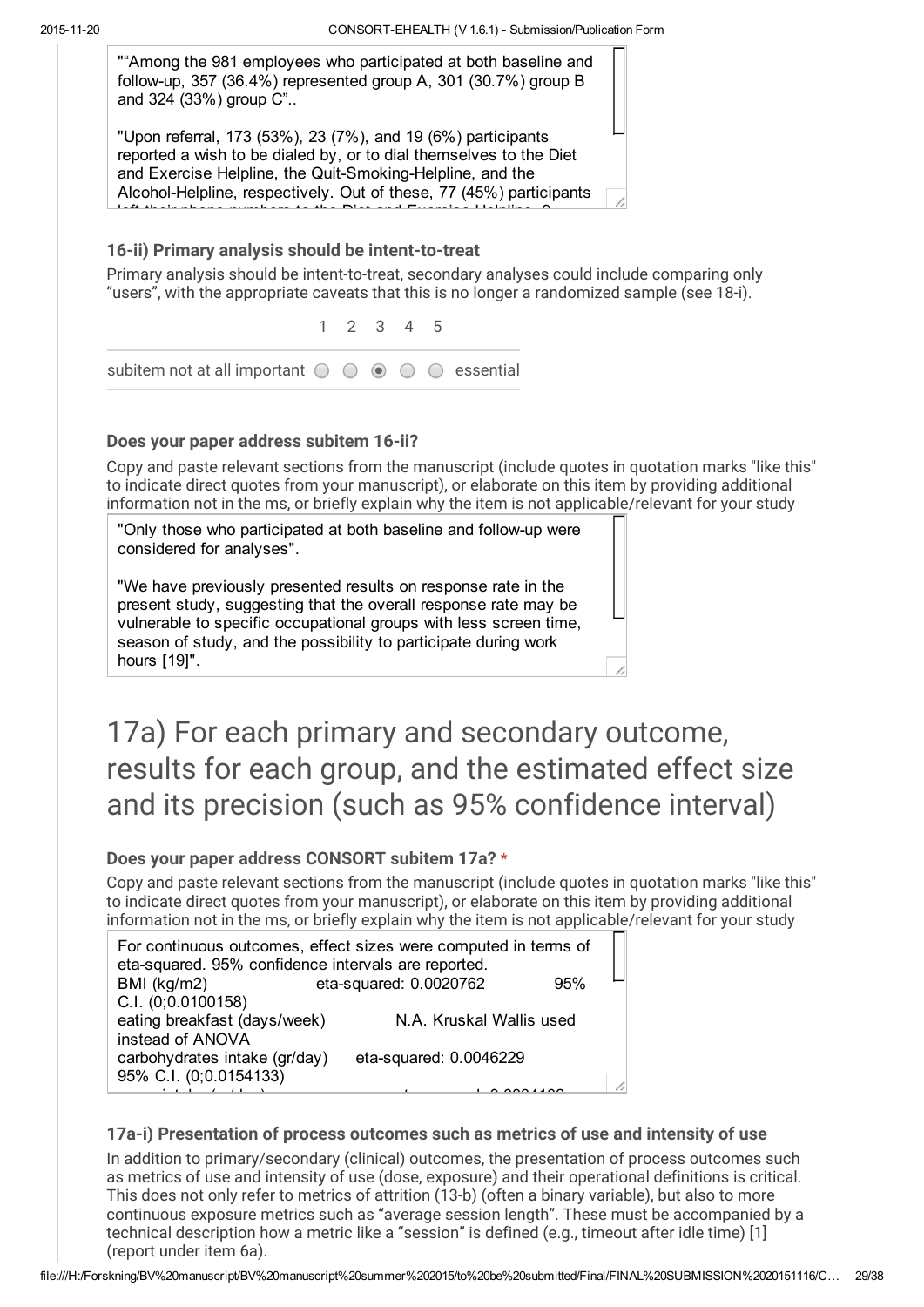|                                                                                               | 1 2 3 4 5 |  |  |
|-----------------------------------------------------------------------------------------------|-----------|--|--|
| subitem not at all important $\bigcirc$ $\bigcirc$ $\bigcirc$ $\bigcirc$ $\bigcirc$ essential |           |  |  |

#### Does your paper address subitem 17a-i?

Copy and paste relevant sections from the manuscript (include quotes in quotation marks "like this" to indicate direct quotes from your manuscript), or elaborate on this item by providing additional information not in the ms, or briefly explain why the item is not applicable/relevant for your study

See 17a

# 17b) For binary outcomes, presentation of both absolute and relative effect sizes is recommended

### Does your paper address CONSORT subitem 17b? \*

Copy and paste relevant sections from the manuscript (include quotes in quotation marks "like this" to indicate direct quotes from your manuscript), or elaborate on this item by providing additional information not in the ms, or briefly explain why the item is not applicable/relevant for your study<br>Freemig well-rested after sleeping, ("never", "seldom", "sometimes",



# 18) Results of any other analyses performed, including subgroup analyses and adjusted analyses, distinguishing pre-specified from exploratory

### Does your paper address CONSORT subitem 18? \*

Copy and paste relevant sections from the manuscript (include quotes in quotation marks "like this" to indicate direct quotes from your manuscript), or elaborate on this item by providing additional information not in the ms, or briefly explain why the item is not applicable/relevant for your study

"Our results from the GEEmodels support no significant changes over time for the various reported health aspects at baseline and follow-up, or between the three groups. However, our results suggest significant increases in days of eating breakfast (p<0.001), days of physical activity per week (p=0.002), and decreases in sugar intake (p<0.001) at followup with no statistically significant differences regarding type of interventions (group B or C)."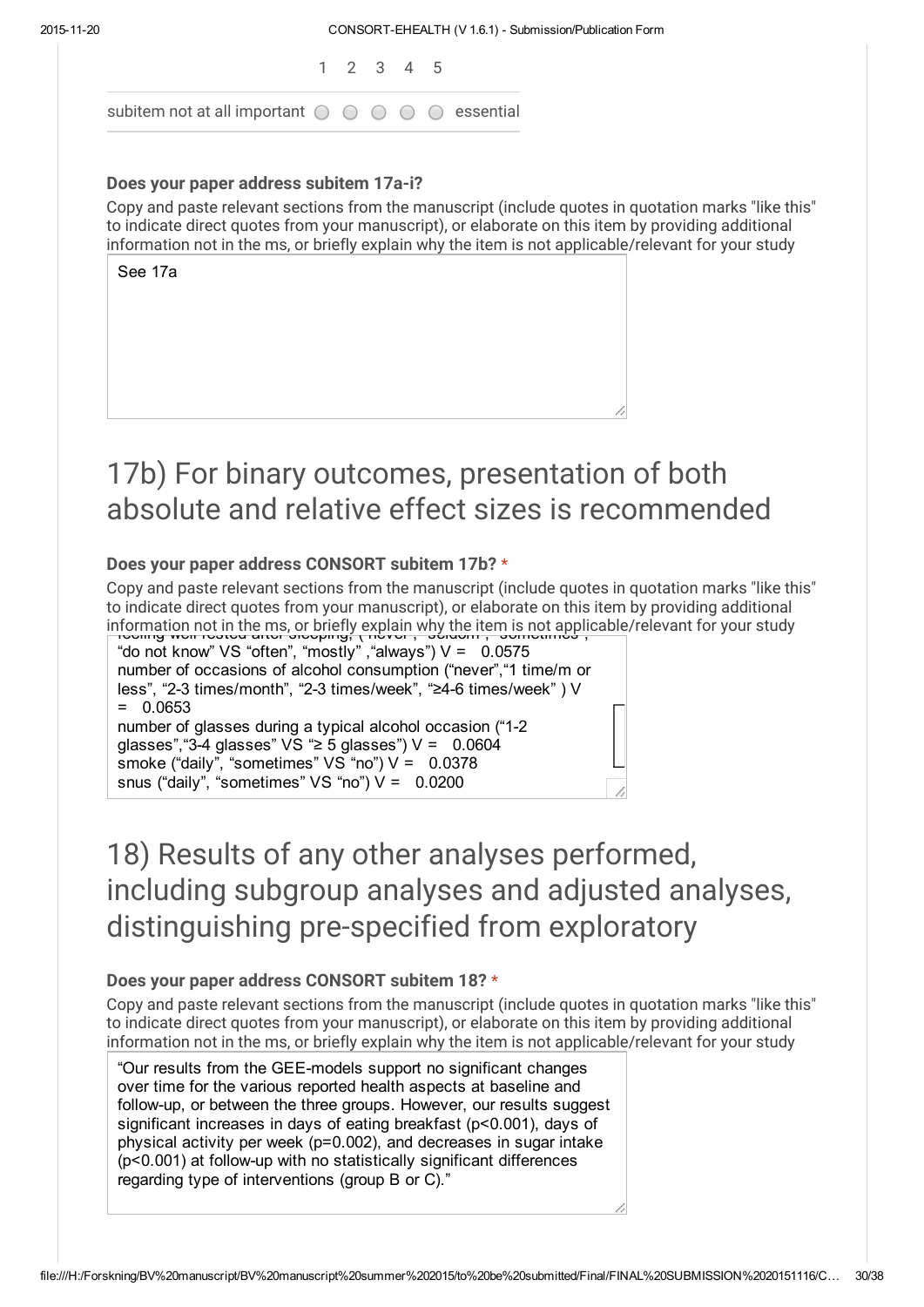#### 18-i) Subgroup analysis of comparing only users

A subgroup analysis of comparing only users is not uncommon in ehealth trials, but if done, it must be stressed that this is a self-selected sample and no longer an unbiased sample from a randomized trial (see 16-iii).

|                                                                                               | 1 2 3 4 5 |  |  |
|-----------------------------------------------------------------------------------------------|-----------|--|--|
| subitem not at all important $\bigcirc$ $\bigcirc$ $\bigcirc$ $\bigcirc$ $\bigcirc$ essential |           |  |  |

#### Does your paper address subitem 18-i?

Copy and paste relevant sections from the manuscript (include quotes in quotation marks "like this" to indicate direct quotes from your manuscript), or elaborate on this item by providing additional information not in the ms, or briefly explain why the item is not applicable/relevant for your study



(for specific guidance see CONSORT for harms)

### Does your paper address CONSORT subitem 19? \*

Copy and paste relevant sections from the manuscript (include quotes in quotation marks "like this" to indicate direct quotes from your manuscript), or elaborate on this item by providing additional information not in the ms, or briefly explain why the item is not applicable/relevant for your study

"The employees were emailed a questionnaire (URL) with personal login details (username and password) and instructions on how to proceed to the questionnaire. Participant information and informed consent documentation were given online by the participants' as part of the welcome and information letter provided in the starting procedure of the questionnaire".

### 19-i) Include privacy breaches, technical problems

Include privacy breaches, technical problems. This does not only include physical "harm" to participants, but also incidents such as perceived or real privacy breaches [1], technical problems, and other unexpected/unintended incidents. "Unintended effects" also includes unintended positive effects [2].

1 2 3 4 5

subitem not at all important  $\bigcirc$   $\bigcirc$   $\bigcirc$   $\bigcirc$   $\bigcirc$  essential

### Does your paper address subitem 19-i?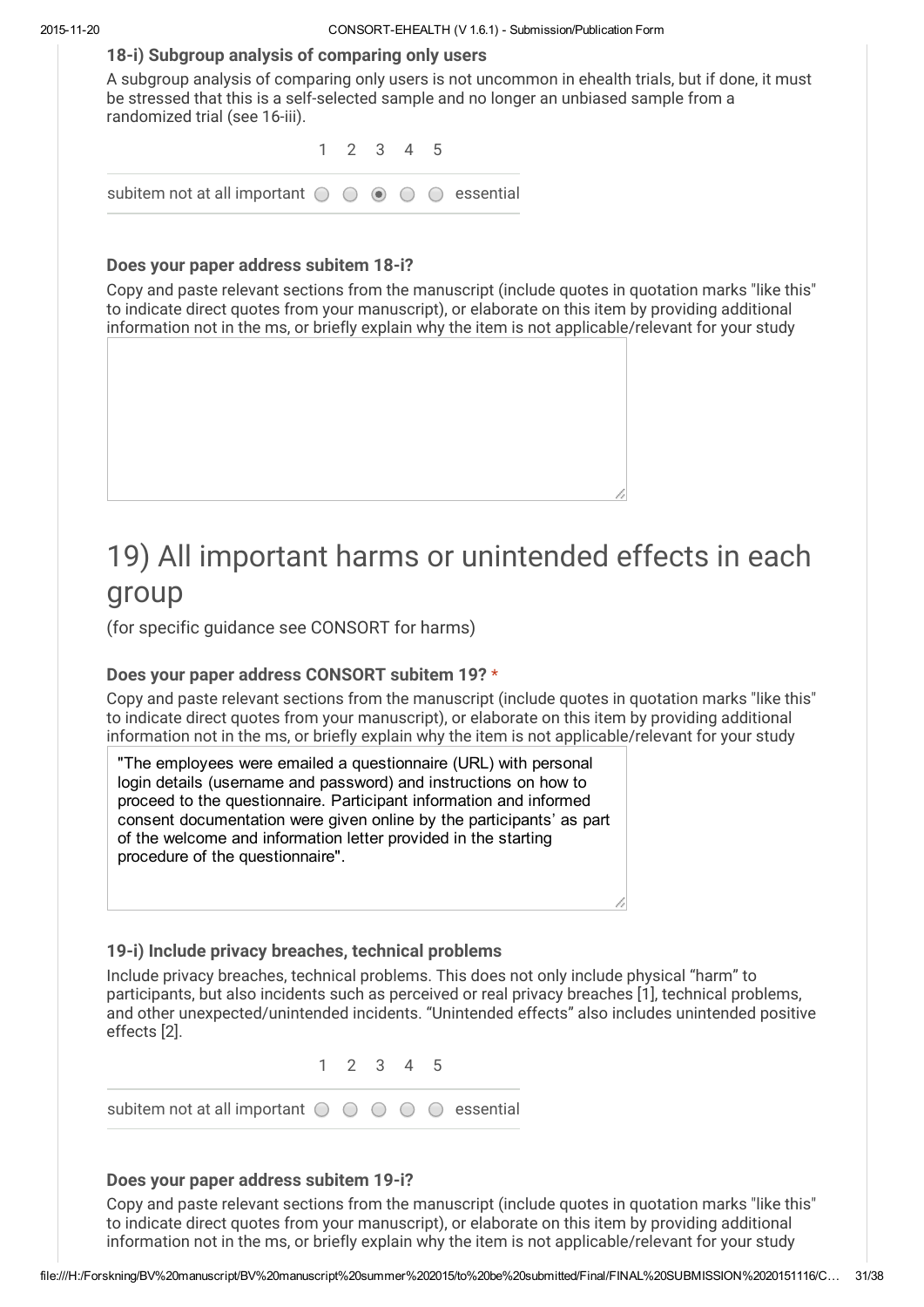The questionnaire did not possess any potential harm to the participants.

"A helpdesk was administered by the research group and the web company if participants needed any help to access or use the website, or had any questions regarding the content of the feedback"

### 19-ii) Include qualitative feedback from participants or observations from staff/researchers

Include qualitative feedback from participants or observations from staff/researchers, if available, on strengths and shortcomings of the application, especially if they point to unintended/unexpected effects or uses. This includes (if available) reasons for why people did or did not use the application as intended by the developers.

1 2 3 4 5 subitem not at all important  $\bigcirc$   $\bigcirc$   $\bigcirc$   $\bigcirc$   $\bigcirc$  essential

### Does your paper address subitem 19-ii?

Copy and paste relevant sections from the manuscript (include quotes in quotation marks "like this" to indicate direct quotes from your manuscript), or elaborate on this item by providing additional information not in the ms, or briefly explain why the item is not applicable/relevant for your study

# **DISCUSSION**

### 22) Interpretation consistent with results, balancing benefits and harms, and considering other relevant evidence

NPT: In addition, take into account the choice of the comparator, lack of or partial blinding, and unequal expertise of care providers or centers in each group

### 22-i) Restate study questions and summarize the answers suggested by the data, starting with primary outcomes and process outcomes (use)

Restate study questions and summarize the answers suggested by the data, starting with primary outcomes and process outcomes (use).

1 2 3 4 5

subitem not at all important  $\bigcirc$   $\bigcirc$   $\bigcirc$   $\bigcirc$   $\bigcirc$  essential

Does your paper address subitem 22-i? \*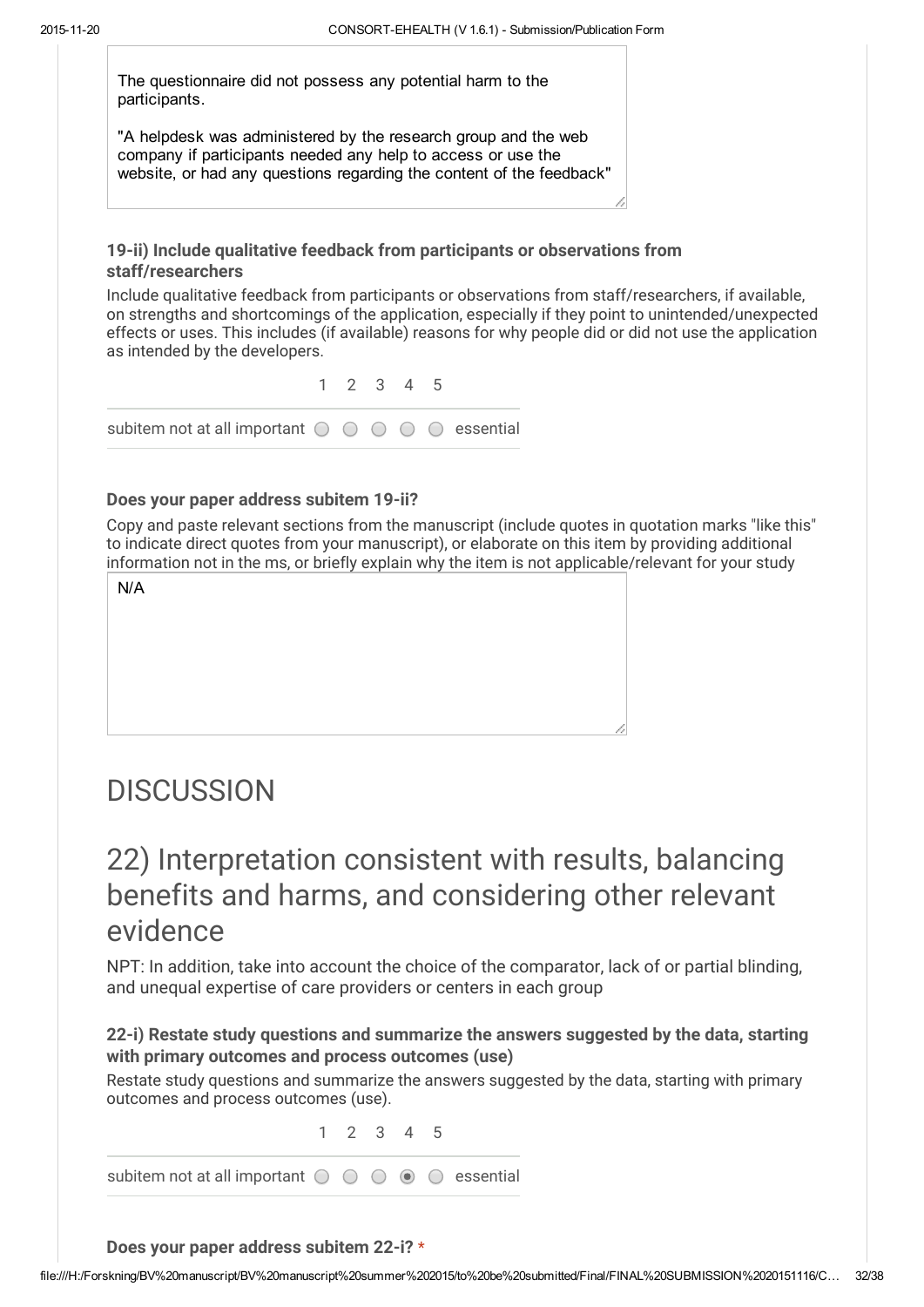Copy and paste relevant sections from the manuscript (include quotes in quotation marks "like this" to indicate direct quotes from your manuscript), or elaborate on this item by providing additional information not in the ms, or briefly explain why the item is not applicable/relevant for your study<br>—… our midings point towards an impact or adtomatic tailored

health feedback on increased motivation to change behaviors. More specifically, the intervention groups at baseline reported higher motivation to improve dietary and physical activity habits compared to group A, receiving no health feedback. At follow-up, all groups received health feedback including group A, but only group A reported an increased motivation to change dietary and physical activity habits. It may thus be proposed that tailored health feedback positively alters participants' willingness to

22-ii) Highlight unanswered new questions, suggest future research Highlight unanswered new questions, suggest future research.

1 2 3 4 5

subitem not at all important  $\bigcirc$   $\bigcirc$   $\bigcirc$   $\bigcirc$   $\bigcirc$  essential

### Does your paper address subitem 22-ii?

engage in healthier lifestyle habits in healthier lifestyle habits.<br>"It is a statement of the statement of the statement of the statement of the statement of the statement of the

Copy and paste relevant sections from the manuscript (include quotes in quotation marks "like this" to indicate direct quotes from your manuscript), or elaborate on this item by providing additional information not in the ms, or briefly explain why the item is not applicable/relevant for your study

"Future research is recommended to further study the effects on motivation with respect to short term and long term effects".

# 20) Trial limitations, addressing sources of potential bias, imprecision, and, if relevant, multiplicity of analyses

### 20-i) Typical limitations in ehealth trials

Typical limitations in ehealth trials: Participants in ehealth trials are rarely blinded. Ehealth trials often look at a multiplicity of outcomes, increasing risk for a Type I error. Discuss biases due to non-use of the intervention/usability issues, biases through informed consent procedures, unexpected events.

subitem not at all important  $\bigcirc$   $\bigcirc$   $\bigcirc$   $\bigcirc$   $\bigcirc$  essential

1 2 3 4 5

#### Does your paper address subitem 20-i? \*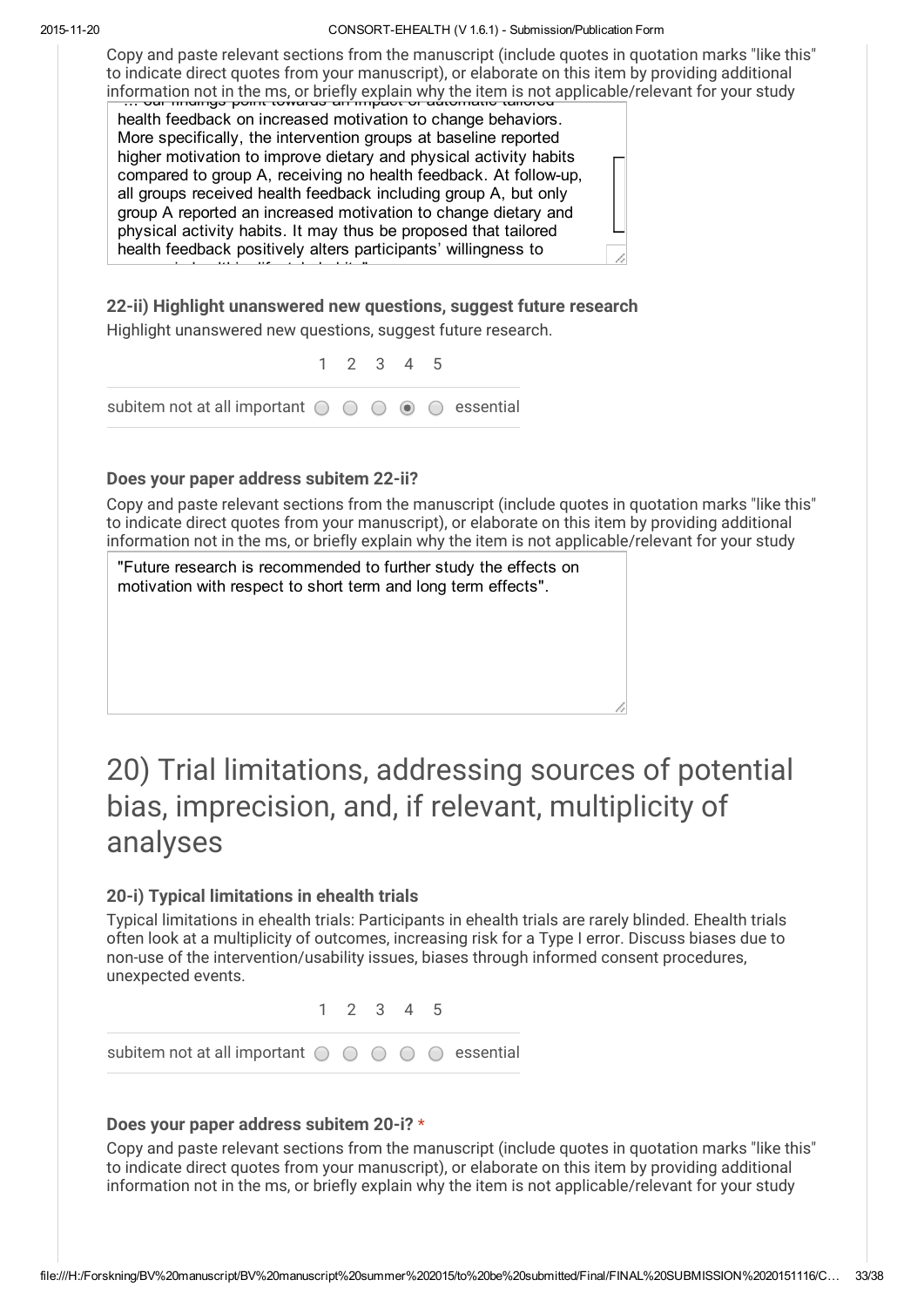"The limited advertisement of the telephone helplines in the present study should also be highlighted".

"We did not track the participants' log ins to the tailored website enclosing the personal health feedback, which would have allowed us to study the participants' use of the website".

"The method of using the web to deliver health interventions seems however annronriate for our study nonulation"

# 21) Generalisability (external validity, applicability) of the trial findings

NPT: External validity of the trial findings according to the intervention, comparators, patients, and care providers or centers involved in the trial

### 21-i) Generalizability to other populations

Generalizability to other populations: In particular, discuss generalizability to a general Internet population, outside of a RCT setting, and general patient population, including applicability of the study results for other organizations

1 2 3 4 5 subitem not at all important  $\bigcirc$   $\bigcirc$   $\bigcirc$   $\bigcirc$   $\bigcirc$  essential

### Does your paper address subitem 21-i?

Copy and paste relevant sections from the manuscript (include quotes in quotation marks "like this" to indicate direct quotes from your manuscript), or elaborate on this item by providing additional information not in the ms, or briefly explain why the item is not applicable/relevant for your study



### 21-ii) Discuss if there were elements in the RCT that would be different in a routine application setting

Discuss if there were elements in the RCT that would be different in a routine application setting (e.g., prompts/reminders, more human involvement, training sessions or other co-interventions) and what impact the omission of these elements could have on use, adoption, or outcomes if the intervention is applied outside of a RCT setting.



#### Does your paper address subitem 21-ii?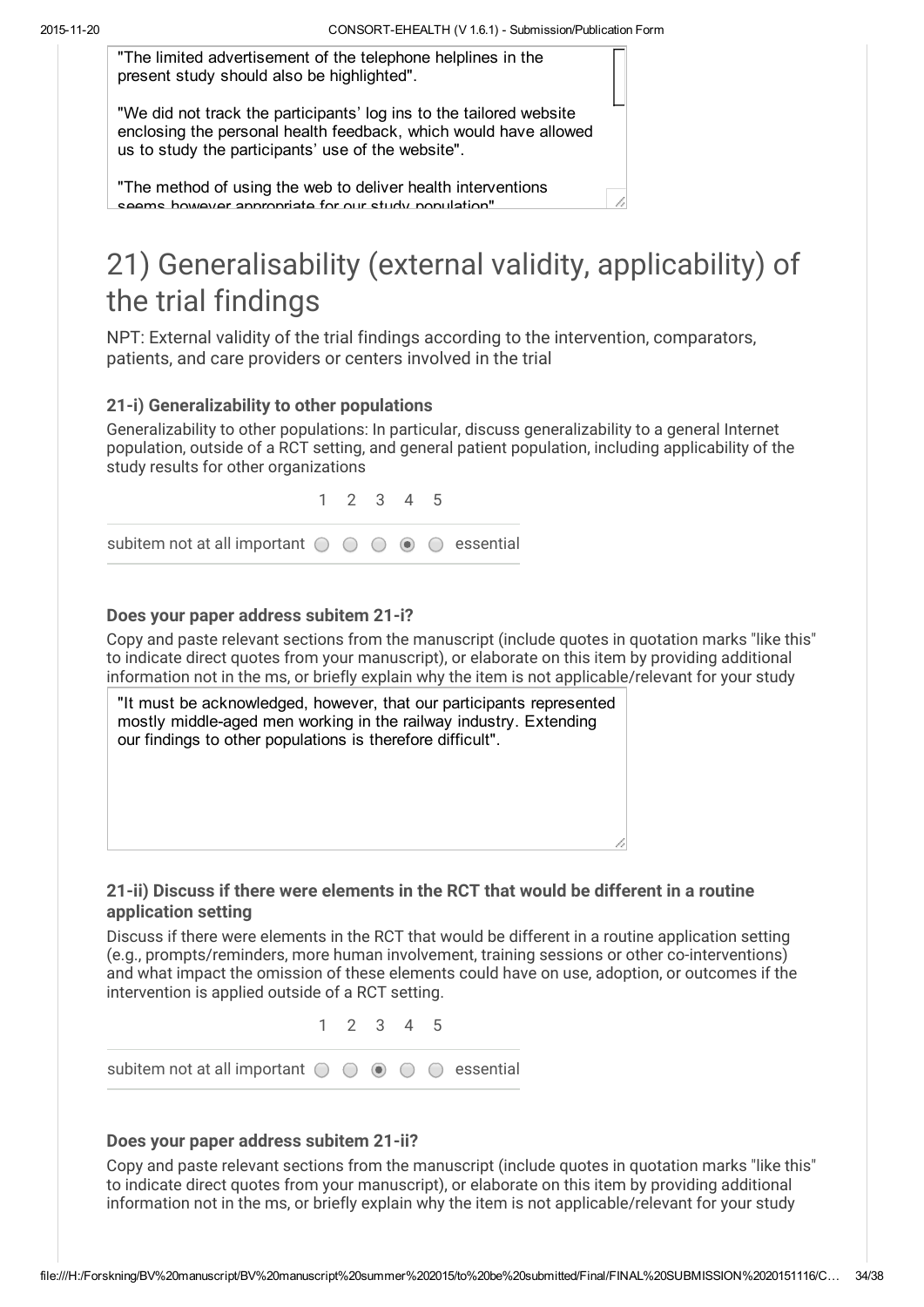This subitem is somewhat emphasized throughout the discussion section.

# OTHER INFORMATION

# 23) Registration number and name of trial registry

### Does your paper address CONSORT subitem 23? \*

Copy and paste relevant sections from the manuscript (include quotes in quotation marks "like this" to indicate direct quotes from your manuscript), or elaborate on this item by providing additional information not in the ms, or briefly explain why the item is not applicable/relevant for your study

N/A

# 24) Where the full trial protocol can be accessed, if available

### Does your paper address CONSORT subitem 24? \*

Cite a Multimedia Appendix, other reference, or copy and paste relevant sections from the manuscript (include quotes in quotation marks "like this" to indicate direct quotes from your manuscript), or elaborate on this item by providing additional information not in the ms, or briefly explain why the item is not applicable/relevant for your study

N/A.

# 25) Sources of funding and other support (such as supply of drugs), role of funders

### Does your paper address CONSORT subitem 25? \*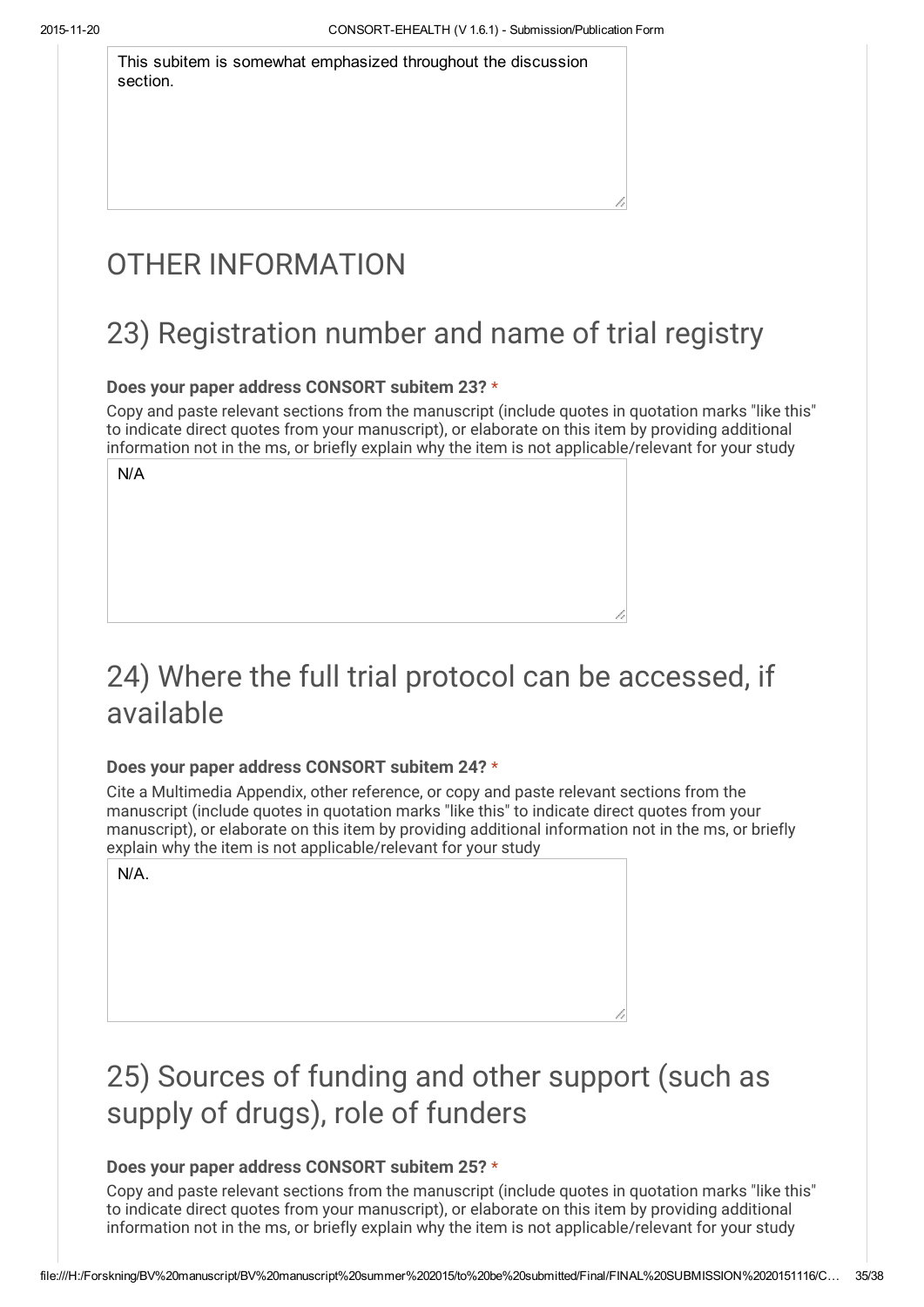"The study was financially supported by the Swedish Transport Administration, the Erik and Edith Fernstrom's foundation, Sven and Dagmar Saléns foundation, and the regional agreement on medical training and clinical research between Stockholm County Council and Karolinska Institutet, Sweden".

# X27) Conflicts of Interest (not a CONSORT item)

### X27-i) State the relation of the study team towards the system being evaluated

In addition to the usual declaration of interests (financial or otherwise), also state the relation of the study team towards the system being evaluated, i.e., state if the authors/evaluators are distinct from or identical with the developers/sponsors of the intervention.

1 2 3 4 5 subitem not at all important  $\bigcirc$   $\bigcirc$   $\bigcirc$   $\bigcirc$   $\bigcirc$  essential

#### Does your paper address subitem X27-i?

Copy and paste relevant sections from the manuscript (include quotes in quotation marks "like this" to indicate direct quotes from your manuscript), or elaborate on this item by providing additional information not in the ms, or briefly explain why the item is not applicable/relevant for your study

| The authors disclose no conflicts of interest. |  |  |  |  |  |  |
|------------------------------------------------|--|--|--|--|--|--|
|------------------------------------------------|--|--|--|--|--|--|

# About the CONSORT EHEALTH checklist

As a result of using this checklist, did you make changes in your manuscript? \*

- $\bigcirc$  yes, major changes
- yes, minor changes
- $\bigcirc$  no

What were the most important changes you made as a result of using this checklist?

Changes to the methods section such as clarifrying the methods (recruitment, the interventions, how the questionnaire was developed and by whom). Some details were added to the results section.

How much time did you spend on going through the checklist INCLUDING making changes